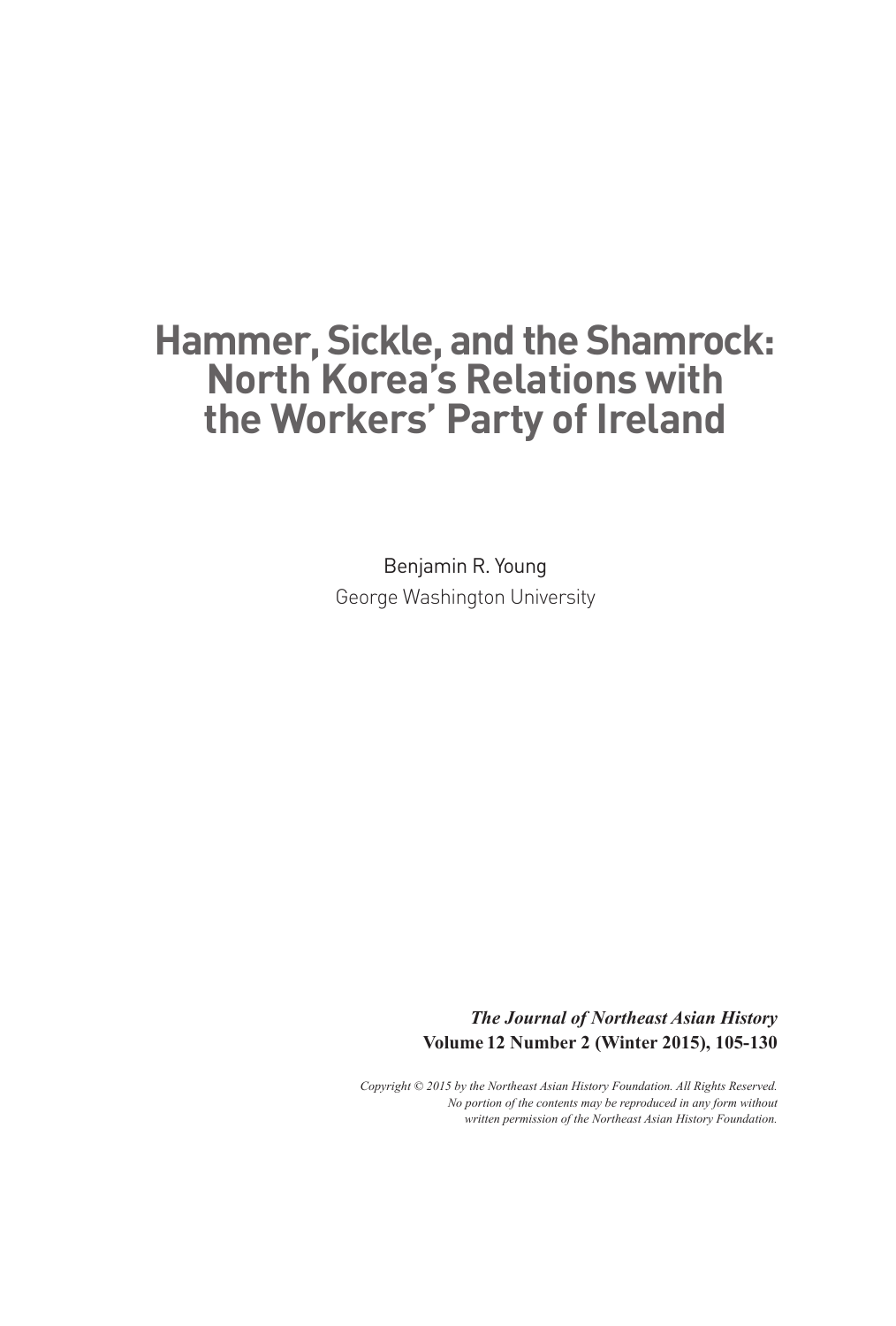### **Hammer, Sickle, and the Shamrock: North Korea's Relations with the Workers' Party of Ireland**

From the 1970s to the 1980s, North Korea, an anti-colonial revolutionary state, sought and established close relations with a variety of non-state actors also dedicated to anti-colonialism. The Workers' Party of Ireland (WPI) was one such group and viewed North Korea, officially known as the Democratic People's Republic of Korea (DPRK), as a fellow divided nation with a fervently antiimperialist worldview. Through a series of visits to North Korea in the 1980s, the WPI's leadership formed a close alliance with the Korean Workers' Party (KWP), the ruling party in the North Korean government. Although the WPI disagreed with the KWP's authoritarian grip on power in North Korea, they supported the DPRK's call for Korean reunification and sent a few members to the DPRK for military training. This article explores a facet of North Korean foreign policy that has received little attention in the historiography of the DPRK and argues that while the WPI and KWP saw similarities in the historical experiences of Korea and Ireland, WPI members ultimately viewed the DPRK's version of socialism as undesirable and unsuitable for Ireland's situation.

Keywords: North Korea, Workers' Party of Ireland, Kim Il Sung, Juche, Korean Workers' Party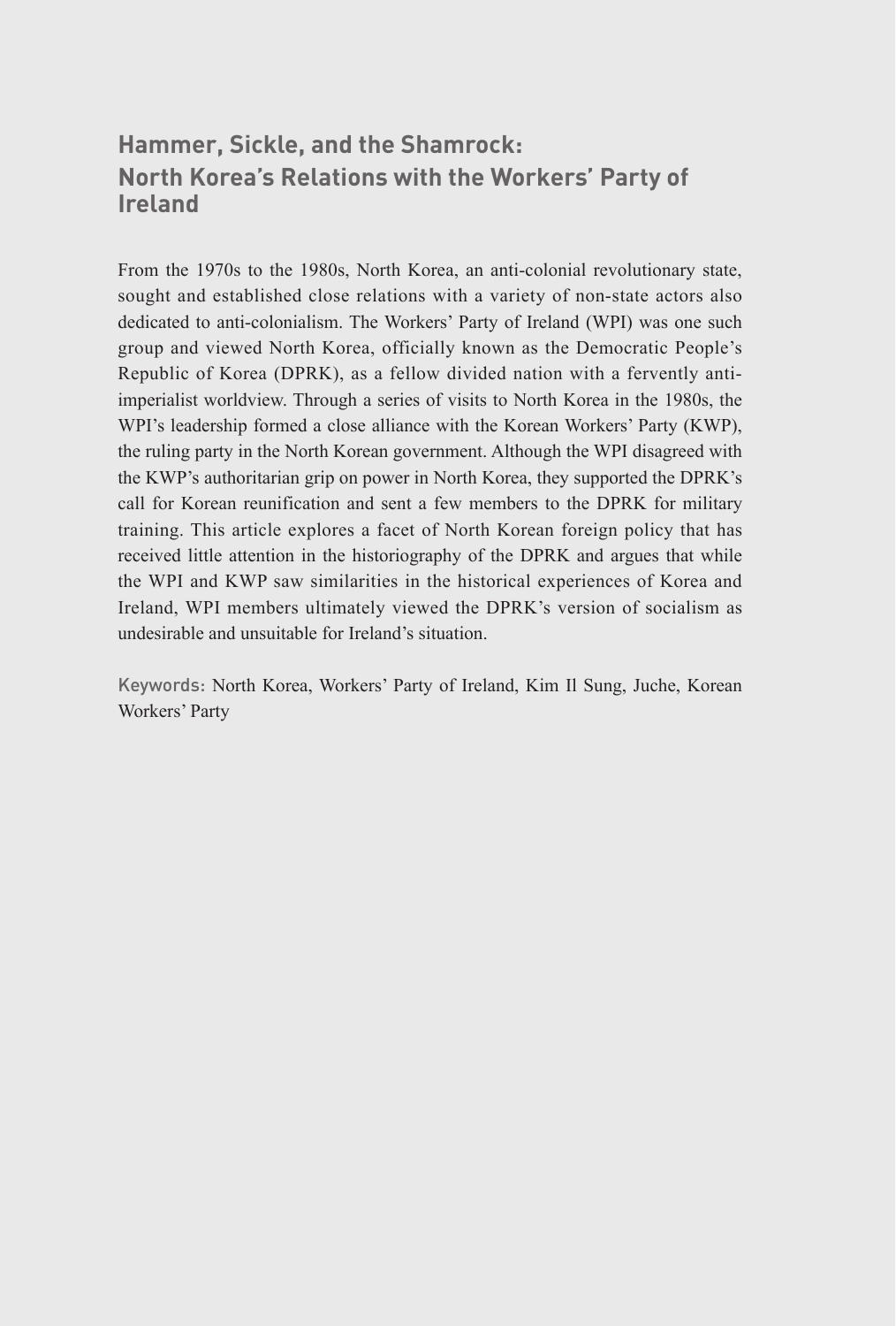## **Hammer, Sickle, and the Shamrock: North Korea's Relations with the Workers' Party of Ireland**

Benjamin R. Young George Washington University

#### **Introduction**

<u>--------------</u>

During the 1970s and 1980s, North Korea, officially known as the Democratic People's Republic of Korea (DPRK), interacted with a variety of non-state actors, from the Japanese Red Army to the Workers' Party of Ireland (WPI), in an attempt to strengthen its reputation abroad as a bastion of Third World socialism and non-alignment. As China began to embrace the global market system and the Soviet Union became bogged down in a war in Afghanistan, North Korea clung to its identity as a small socialist nation that did not abandon the path to Third World revolution.<sup>1</sup> A wide range of organizations traveled to the DPRK and became enthralled with its radical ideology of Juche (self-reliance), its commitment to Third

I would like to thank Gregg Brazinsky and the three anonymous reviewers for their helpful comments on ways to improve earlier versions of this article. I would also like to thank the former WPI members who replied to my inquiries and assisted me with my research. Paddy Woodworth was especially helpful and gracious with his time.

**<sup>1</sup>** Charles Armstrong, *Tyranny of the Weak: North Korea and the World, 1950-1992* (Ithaca, NY: Cornell University Press, 2013), 168-207.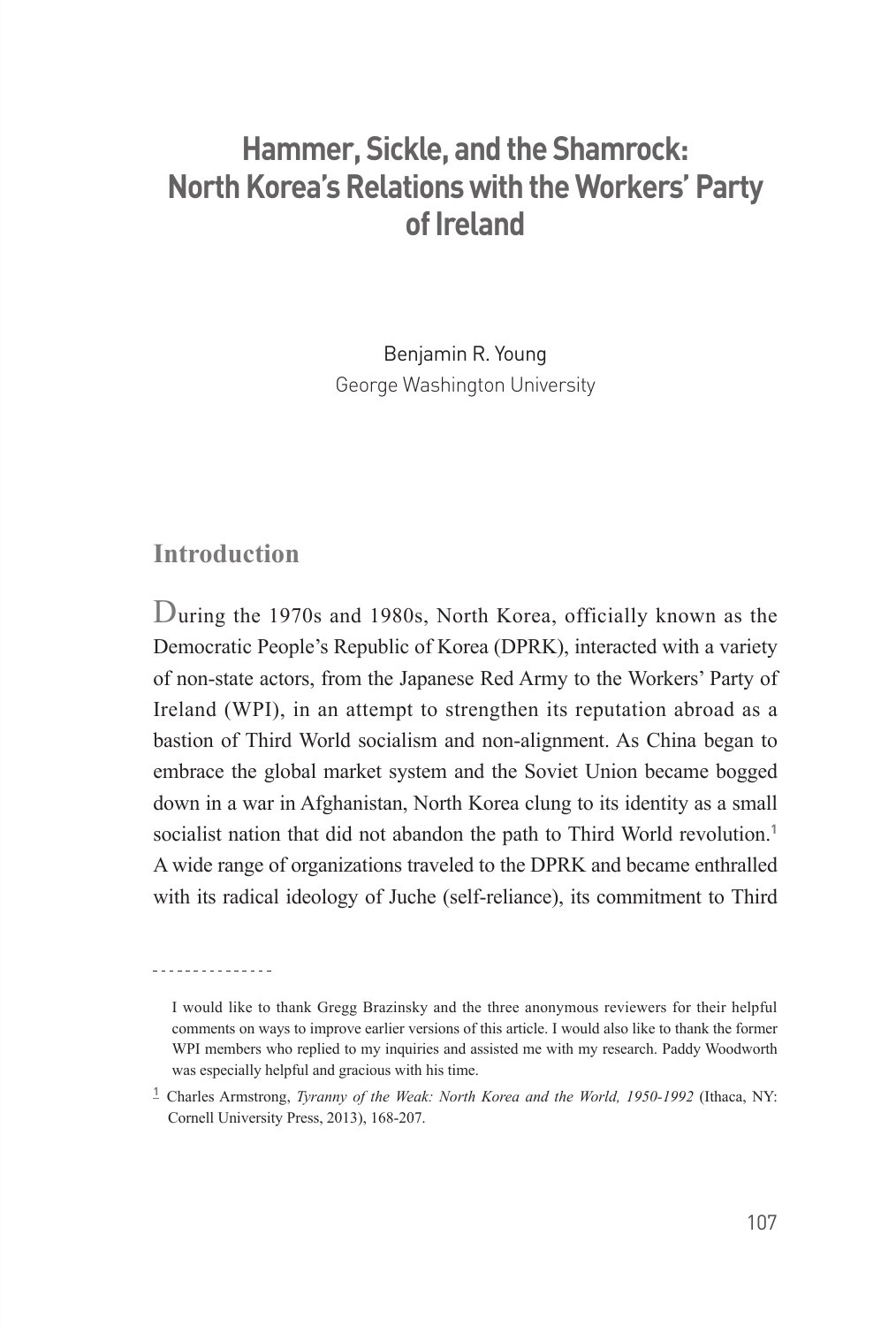World internationalism, and its fervent anti-American and anti-capitalist worldview. The ruling party in North Korea, the Korean Workers' Party (KWP), embraced these groups as partners in the global anti-imperialist movement and used them as a channel to disseminate propaganda abroad.

In this article, I will focus on the WPI and its relations with the KWP.**<sup>2</sup>** Each party had different reasons for establishing relations with the other but both shared a common ideological affinity to anti-imperialism and anti-colonialism. In addition, both parties represented a specific cause in a divided nation. Viewing capitalism rather than sectarian politics as the ultimate hurdle to a united Ireland, the WPI championed "Peace, Democracy, and Class Politics." As one of two ruling parties on the Korean peninsula, the KWP promoted the removal of American troops from South Korea and, beginning in the early 1970s, proposed the Confederal Republic of Koryo, which would represent a unified Korea at the United Nations and allow both South Korean and North Korean political structures to remain in place. Championing Korean reunification as one of its main policy goals, the KWP may have developed a special affinity to political parties from other divided nations.**<sup>3</sup>** During a September 1984 luncheon in Pyongyang with members of the WPI, North Korean and KWP leader Kim Il Sung highlighted commonalities in the

<sup>. . . . . . . . . . . . . . .</sup> 

**<sup>2</sup>** The WPI was originally known as the Official Sinn Féin and had close links to the Official Irish Republican Army. Some members of the WPI were also members of the Official IRA. The definitive work on the WPI is Brian Hanley and Scott Millar, *The Lost Revolution: The Story of the Official IRA and the Workers' Party* (Dublin: Penguin Ireland, 2009). For more on the origins of "the Troubles" and Irish paramilitary groups, see David McKittrick and David McVea, *Making Sense of the Troubles: The Story of the Conflict in Northern Ireland* (Chicago: New Amsterdam Books, 2002). In his informative article on Sinn Féin's foreign policy, political scientist Martyn Frampton explains that Sinn Féin did not want to build a new Ireland based on the North Korean model but the interactions with the North Koreans were part of "the republican perception of themselves, as belonging to a world-wide axis of opposition to the so-called 'colonial' states." See Martyn Frampton, "Squaring the Circle: The Foreign Policy of Sinn Féin, 1983-1989," *Irish Political Studies* 19, no. 2 (2004), 43-63.

**<sup>3</sup>** Rudiger Frank's recent work on North Korean-East German relations also supports this argument. See Rudiger Frank, *Nordkorea. Innenansichten eines totalen Staates* (Berlin: Deutsche Verlags-Anstalt, 2014).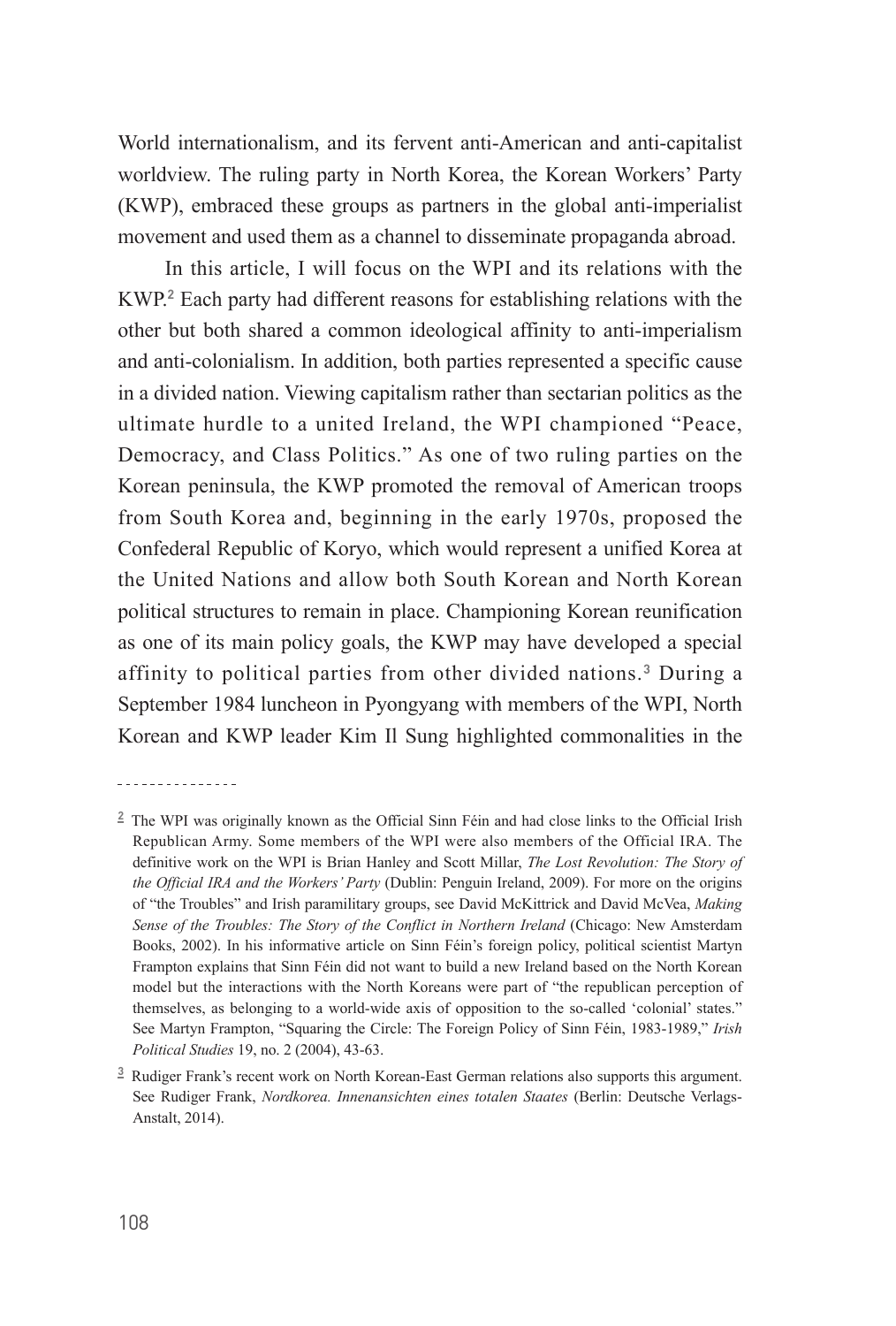historical trajectories of Korea and Ireland. Kim Il Sung said that both the Korean and Irish people "are still suffering from national division because of the policy of occupation pursued by outside forces."**<sup>4</sup>**

The two foundational texts on North Korea's foreign policy are Robert Scalapino and Chong-Sik Lee's *Communism in Korea* and the more recent book by Charles Armstrong, *Tyranny of the Weak*. **<sup>5</sup>** While a Cold War-era lens clouds Scalapino and Lee's book, Armstrong offers a fresh perspective on the history of North Korea's foreign relations. Armstrong devotes a chapter to North Korea's interactions with the First and Third Worlds in the 1970s and argues that Kim Il Sung's insistence on self-reliance and refusal to join the global economy ultimately conflicted with Pyongyang's global engagement. Armstrong's book fulfills a muchneeded gap in the historiography of North Korea but does not adequately address the DPRK's relations with non-state actors. While there has been a plethora of scholarship published on North Korea's nuclear program and status in the international community as an isolated nation, the North Korean leadership's support of non-state actors remains underresearched.**<sup>6</sup>** This article aims to shed light on a little known but revealing episode in North Korean history when Pyongyang crafted a niche in the international community as a state sponsor of non-state actors.**<sup>7</sup>** Although

**<sup>4</sup>** Kim Il Sung, "I Wish Your Party Success In Its Cause of Building a New Ireland," *The Pyongyang Times,* September 29, 1984, 1.

**<sup>5</sup>** Robert Scalapino and Chong-Sik Lee, *Communism in Korea*, vols. 1 and 2 (Berkeley: University of California Press, 1972); Armstrong, *Tyranny of the Weak*.

**<sup>6</sup>** The notable exceptions are Joseph Bermudez, *Terrorism: The North Korean Connection* (New York: Taylor & Francis, 1990); Terence Roehrig, "North Korea and the U.S. State Sponsor of Terrorism List," *Pacific Focus* 24, no. 1 (April 2009), 82-106.

**<sup>7</sup>** The Black Panther Party and the Japanese Red Army are two other non-state organizations that had close links to the North Korean government in the early 1970s. For scholarship on these topics, see Benjamin R. Young, "*Juche* in the United States: The Black Panther Party's Relations with North Korea, 1969-1971," *The Asia-Pacific Journal*, vol. 13, issue 12, no. 2 (March 30, 2015), <http:// japanfocus.org/-Benjamin-Young/4303> (Accessed September 15, 2015); Patricia G. Steinhoff, "Kidnapped Japanese in North Korea: The New Left Connection," *Journal of Japanese Studies* 30, no. 1 (Winter 2004), 123-142.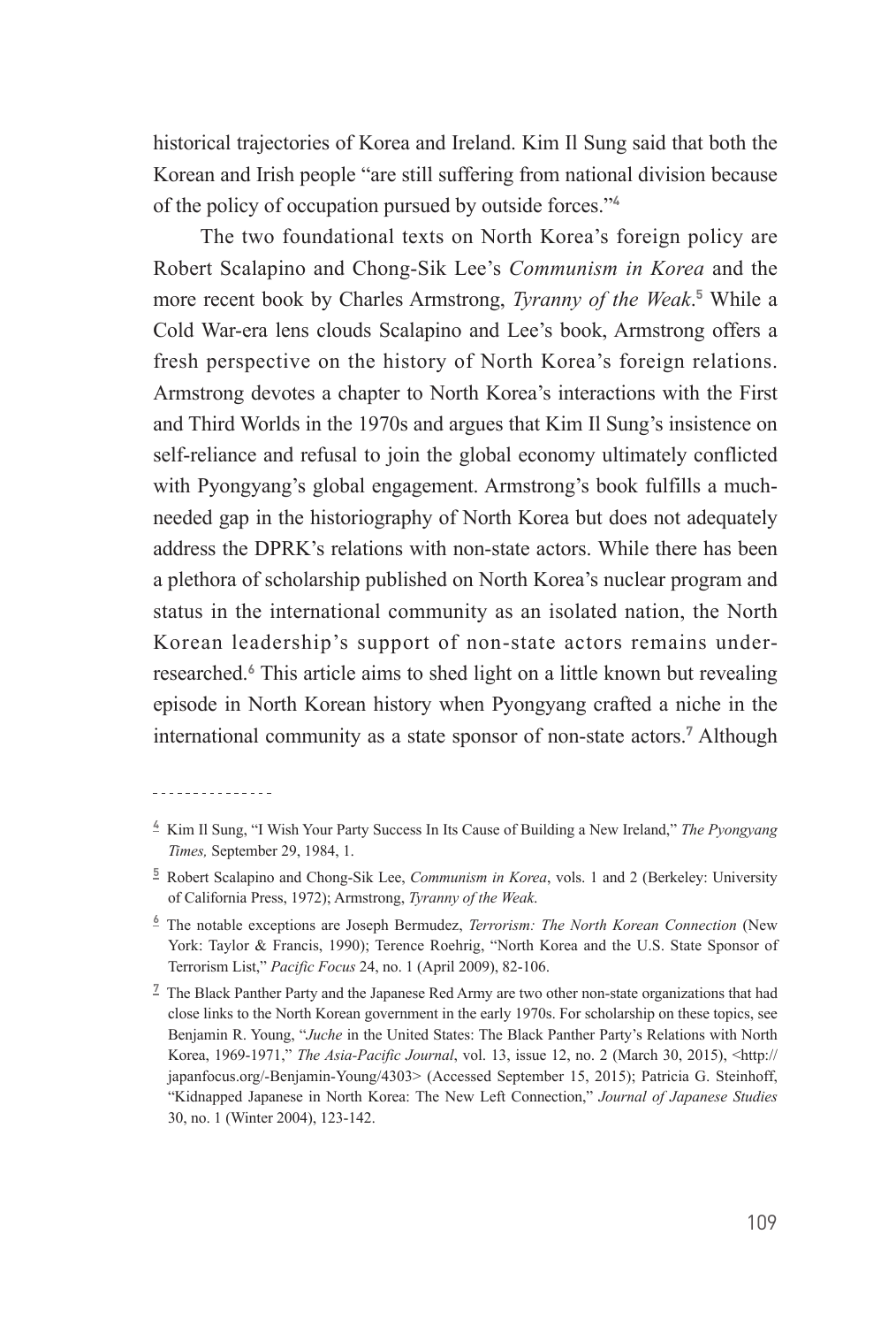many of these organizations were seen within their own movements as too radical, Pyongyang sought ties with socialist groups, such as the Black Panther Party, Japanese Red Army, and the WPI, all of which supported class struggle, Third Worldism, and anti-imperialism.**<sup>8</sup>** Most of these organizations were also fiercely nationalistic, a characteristic which certainly attracted the ultra-nationalistic leadership in Pyongyang.**<sup>9</sup>** Through their alliances with these non-state actors, the North Korean government hoped to co-opt others into supporting their call for Korean reunification and Kim Il Sung's brand of socialism. Despite North Korea's geographic position as a small nation amongst superpowers in Northeast Asia, the state was able to project an extraordinary amount of power beyond its borders and appeal to non-state actors, such as the WPI, who shared similar viewpoints on matters of sovereignty and economics.

#### **Kim Il Sung and Third Worldism**

North Korea's support of non-state actors began with Kim Il Sung's disenchantment with the two dominant economic orders of the world in the mid-1950s, Western liberal capitalism and the Soviet bloc's Council for Mutual Economic Assistance (COMECON). As James Person has noted, Kim Il Sung feared that as a COMECON member the DPRK would be expected to merely export raw materials to the Soviet Union.**<sup>10</sup>** Not wanting to place the North Korean people in a semi-colonial position within the socialist bloc, Kim Il Sung rejected both economic structures

**<sup>8</sup>** Hugh Pearson, *The Shadow of the Panther. Huey Newton and the Price of Black Power in America* (Reading: Addison-Wesley, 1994); Patricia Steinhoff, "Hijackers, Bombers, and Bank Robbers: Managerial Style in the Japanese Red Army," *Asian Studies* 48, no. 4 (November 1989), 724-740.

**<sup>9</sup>** For more on North Korea's ultra-nationalist ideology, see B. R. Myers, *The Cleanest Race: How North Koreans See Themselves and Why It Matters* (Brooklyn, NY: Melville House, 2011).

**<sup>10</sup>** James F. Person, Introduction to "New Evidence on North Korea in 1956," *Cold War International History Project Bulletin* 16 (Fall 2007/Winter 2008), 447-454 <https://www. wilsoncenter.org/publication/bulletin-no-16-fall-2007winter-2008> (Accessed April 14, 2015).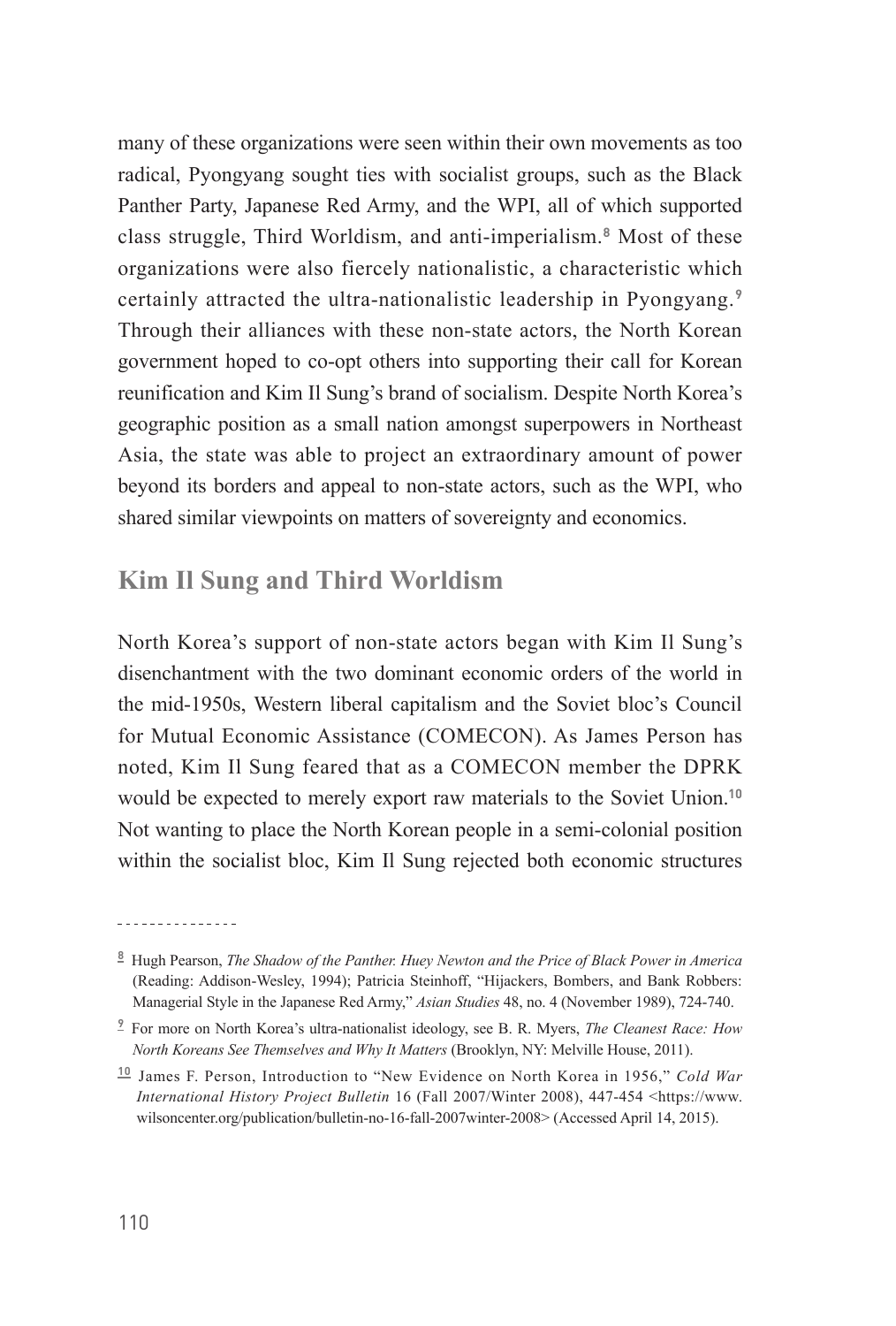and focused on crafting alliances with other postcolonial and newly independent nations, which also sought an alternative to Soviet-style socialism or American-style capitalism.

Viewing the postcolonial nations of Asia, Africa, and Latin America as the vanguard of a new international order, Kim Il Sung began to champion Third Worldism in the mid-1960s. Kim hoped to use the international body representing the Third World, the Non-Aligned Movement (NAM), to support the North's position in the struggle for legitimacy between Seoul and Pyongyang as the sole government representing Korea at the United Nations.**<sup>11</sup>** Thus, North Korea had two objectives, an internationally minded goal and a more localized one, when it came to Third Worldism. The first was the development of a new international order that placed anti-imperialism and anti-colonialism at the forefront of its platform. The second was the chance to use the support of Third World nations to gain an upper hand over Seoul in the battle for UN votes. So, this evokes the question: why did the North Korean leadership establish close relations with non-state actors who had no representation at the United Nations and were not from the Third World?

After the revolutions of 1968, First World radicals viewed the Third World with optimism hoping that this global project could provide an alternative to Western capitalism or Soviet communism.**<sup>12</sup>** While the People's Republic of China was most popular amongst First World radicals in the 1970s, North Korea with its independent streak and Juche ideology also attracted the gaze of First World radicals. As part of the DPRK's global publicity campaign for peaceful reunification of the

**<sup>11</sup>** Armstrong, *Tyranny of the Weak*, 180; Adrian Buzo, *The Guerilla Dynasty: Politics and Leadership in North Korea* (Boulder, CO: Westview Press, 1999), 99; Bradley K. Martin, *Under the Loving Care of the Fatherly Leader* (New York: Thomas Dunne Books, 2004) 137; Joon-kyu Park, "U.N. and North Korea: The Origin of the Korean Question," *East Asian Review* 1, no. 3 (Autumn 1974), 238-266.

**<sup>12</sup>** Max Elbaum, *Revolution in the Air: Sixties Radicals Turn to Lenin, Mao, and Che* (London: Verso, 2002).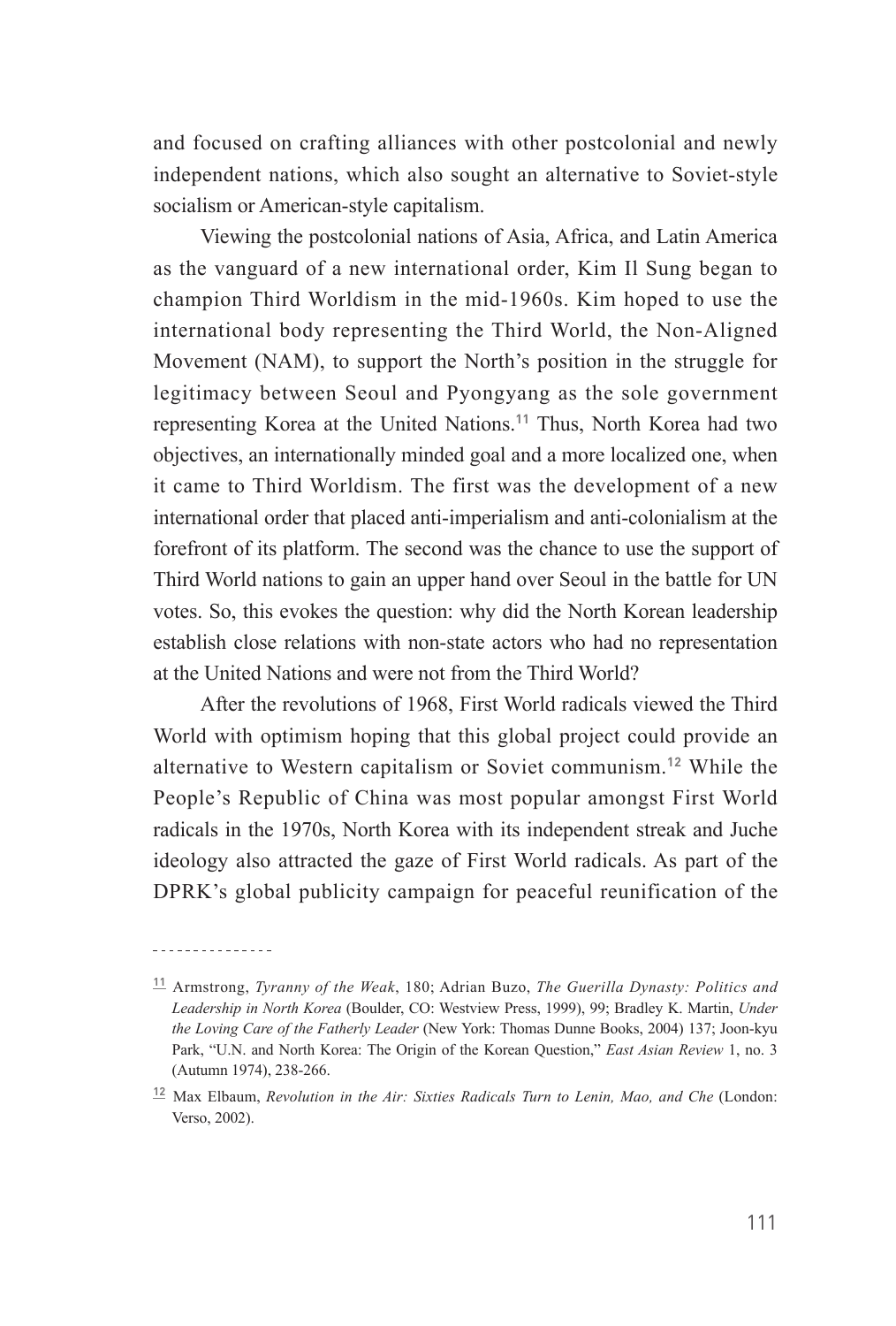Korean peninsula in the 1970s and 1980s, the North Korean government sent propaganda materials to a variety of anti-imperialist organizations and funded "friendship" societies in the First World.**<sup>13</sup>** The North Koreans also set up various "peace" conferences in the First World in an attempt to promote the works of Kim Il Sung and gain international support for a reunified Korea.**14** The North Korean leadership hoped to use antiimperialist organizations in the First World as a channel to disseminate North Korean propaganda and promote Kim Il Sung abroad as a great communist theorist. Although oblivious to the little political power these organizations actually wielded in their home countries, the North Korean government hoped that these First World radicals, who were sympathetic to Kim Il Sung's brand of socialism and call for Korean reunification, would gain high ranking political positions in the capitalist world and recognize the DPRK as the legitimate Korean government.**<sup>15</sup>** Pyongyang's isolation in the international community resulted in the Kim family regime's inability to understand how domestic politics in the West worked and often overestimated the actual power that radical social organizations, such as the Black Panthers and WPI, had in their domestic contexts. Pyongyang primarily used people-to-people diplomacy in the 1970s and 1980s as a way to spread their worldview and garner international attention for the movement to reunify the Korean peninsula under Kim Il Sung's proposed Confederal Republic of Koryo structure.

As part of North Korea's publicity campaign in the First World, the

**<sup>13</sup>** A North Korean friendship society was even established in New York City in the early 1970s. Noam Chomsky was a member of this organization. See Brandon Gauthier, "The American-Korean Friendship and Information Center and North Korean Public Diplomacy, 1971-1976," *Yonsei Journal of International Studies* 6, no. 1 (Spring/Summer 2014), 151-162.

**<sup>15</sup>** For example, the North Koreans thought the Official IRA was a large revolutionary movement in Ireland with ample military equipment and popular support. As John Sweeney notes, "The Koreans thought that back home the Sticks [another title for the Official IRA] had a full-scale army, with tanks in the mountains, waiting for the revolution." See John Sweeney, *North Korea Undercover: Inside the World's Most Secret State* (London: Transworld Publishers, 2013), 206.

<u>---------------</u>

**<sup>14</sup>** Alfred Pfabigan, *Schlaflos in Pjongjang* [*Sleepless in Pyongyang*] (Vienna: Brandstatter, 1986).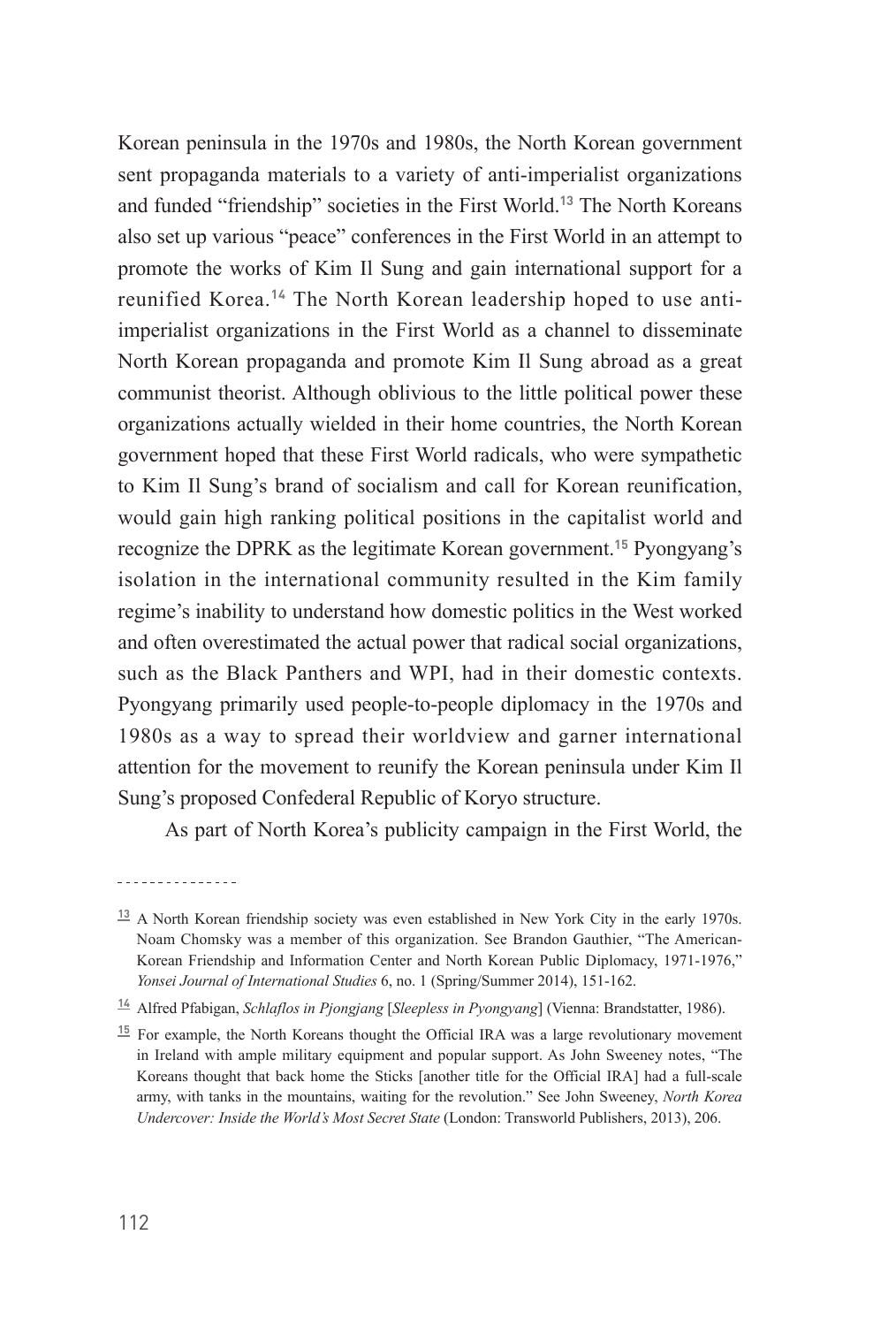North Korean leadership established alliances with members of Western political parties. For example, German writer and leader of the German Green Party Luise Rinser visited the DPRK eleven times from 1980 to 1992 and met with Kim Il Sung forty five times during this same period.**<sup>16</sup>** Rinser became very close to Kim and spent an entire week in 1982 touring the northern provinces of the DPRK with the "Great Leader." Rinser, who was well known for her memoir detailing her experiences in a women's prison during Nazi rule, wrote a diary on her travels in North Korea.**<sup>17</sup>** This diary, which was translated from German to Korean, became popular amongst South Korean leftist dissidents during the democratization movement in the 1980s.**<sup>18</sup>** In her memoir, Rinser lauds North Korean socialism, which she sees as "socialism with a human face" and as "a model not just for the Third World."**<sup>19</sup>** Rinser also describes North Korea as a paradise for workers and peasants where child abuse, robbery, murder, and political prison camps are nonexistent.**<sup>20</sup>**

In October 1981, Rinser brought Marxist philosopher and fellow environmentalist Rudolf Bahro to the DPRK. Bahro, who was deported from East Germany to West Germany in 1979 after he wrote a book criticizing Soviet-style socialism, was impressed by North Korea's use of alternative energy sources and its lack of air pollution. After the trip, he said, "It is a lot of crap to put Hitler, Stalin, and Kim Il Sung in the same bag. I believe that he [referring to Kim Il Sung] is, in fact, a great man."**<sup>21</sup>**

**<sup>16</sup>** DPRK Embassy in Poland Bulletin No. 57, "President Kim Il Sung in Rinser's View," Date published unknown, <http://krld.pl/krld/czytelnia1> (Accessed February 23, 2015).

**<sup>17</sup>** Luise Rinser, *Nordkoreanisches Reisetagebuch* [*A North Korean Diary*] (Frankfurt: Fischer, 1986).

**<sup>18</sup>** The book in Korean was titled *Ruije Rinjŏ ŭi Pukhan iyagi* [*Luise Rinser's North Korea Story*] (Seoul: Hyŏngsŏngsa, 1988). See Namhee Lee, *The Making of Minjung: Democracy and Politics of Representation in South Korea* (Ithaca: Cornell University Press, 2007), 132.

**<sup>19</sup>** Rinser, *Nordkoreanisches Reisetagebuch*, 144.

**<sup>20</sup>** Ibid., 101-102.

**<sup>21</sup>** "Alte Heimat," *Der Spiegel,* November 2, 1981, <http://www.spiegel.de/spiegel/print/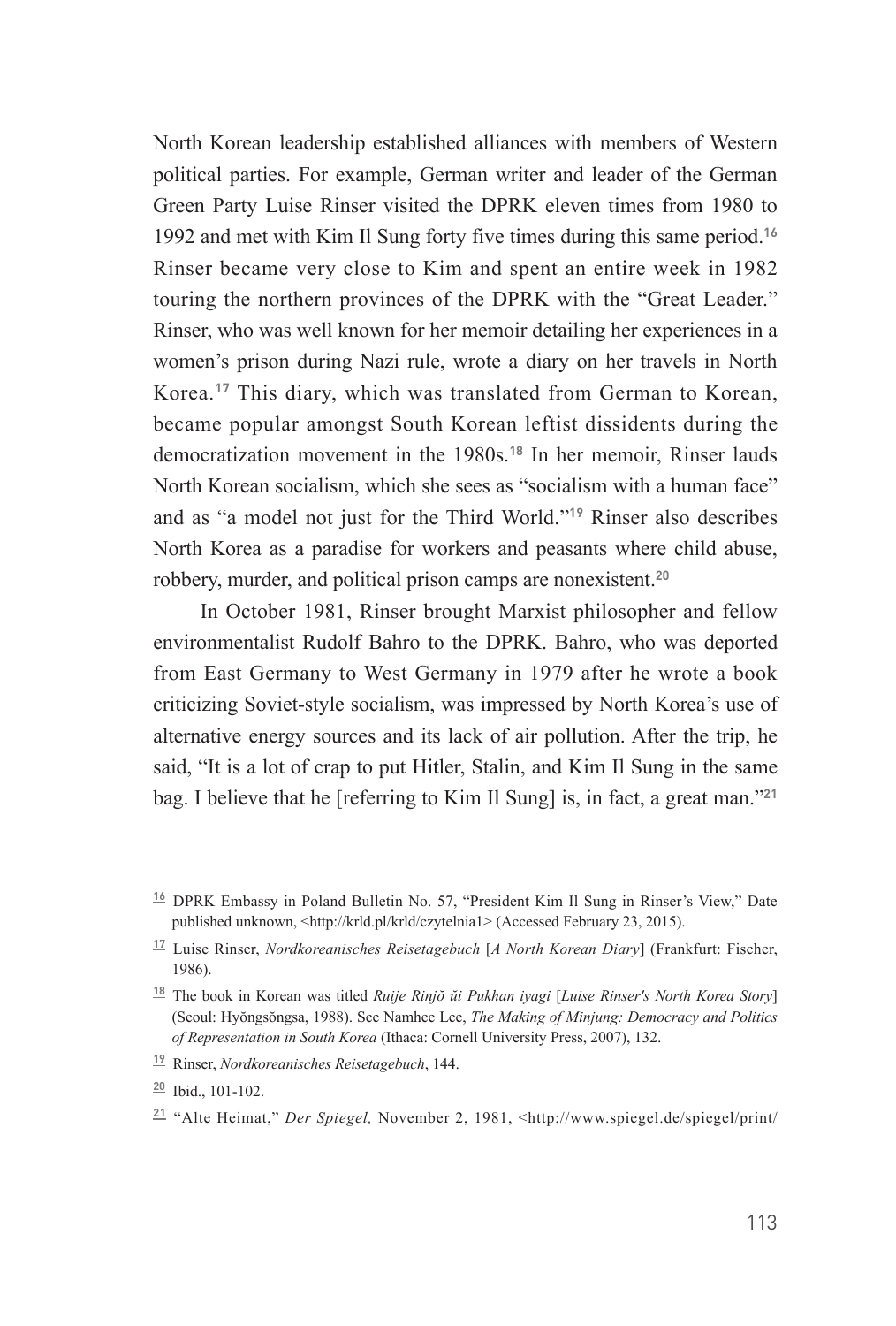Although the German Green Party never gained much influence in German politics in the 1980s, the North Korean leadership's ability to attract Western political organizations, such as giving free trips to the "People's Korea," was a tactic used to garner support for the DPRK in the capitalist world. These government-monitored trips showed only the best parts of the "workers' paradise" in North Korea and were used to depict the DPRK as the legitimate Korean state. Interactions like this may be eschewed as mere propaganda but the WPI's search for a socialist model resulted in a brief but intense relationship with the North Korean regime that went beyond simple gestures of solidarity.

#### **Irish in North Korea**

In 1922, the American travel writer E. Alexander Powell said, "Korea is the Ireland of the East. The more I consider the comparison, the better I like it." Powell went on to note similarities in the peasant cultures of Ireland and Korea. Powell explained, "The peasantry of both countries are ignorant, simple, patient, industrious, good-natured. Both are prone to use intoxicants to excess on occasion. Both are extremely superstitious with a terrified belief in the existence of spirits, goblins, and demons."**<sup>22</sup>** Little did Powell know that sixty years later an alliance would be formed between the workers' parties of North Korea and Ireland. During his 1984 trip to North Korea, WPI President Tomas MacGiolla said, "Though very far apart geographically, our two countries are close, very close, in our historical experiences."**<sup>23</sup>** While a shared history of domination by neighboring countries may have provided a rhetorical reasoning for the

d-14342965.html> (Accessed April 2, 2015).

**<sup>22</sup>** E. Alexander Powell, *Asia at the Crossroads: Japan, Korea, China, Philippine Islands* (New York: The Century Co., 1922), 101.

**<sup>23</sup>** Tomas MacGiolla, "Let Me Assure You We Do All in Our Power to Assist You in Every Way," *The Pyongyang Times*, September 29, 1984, 1.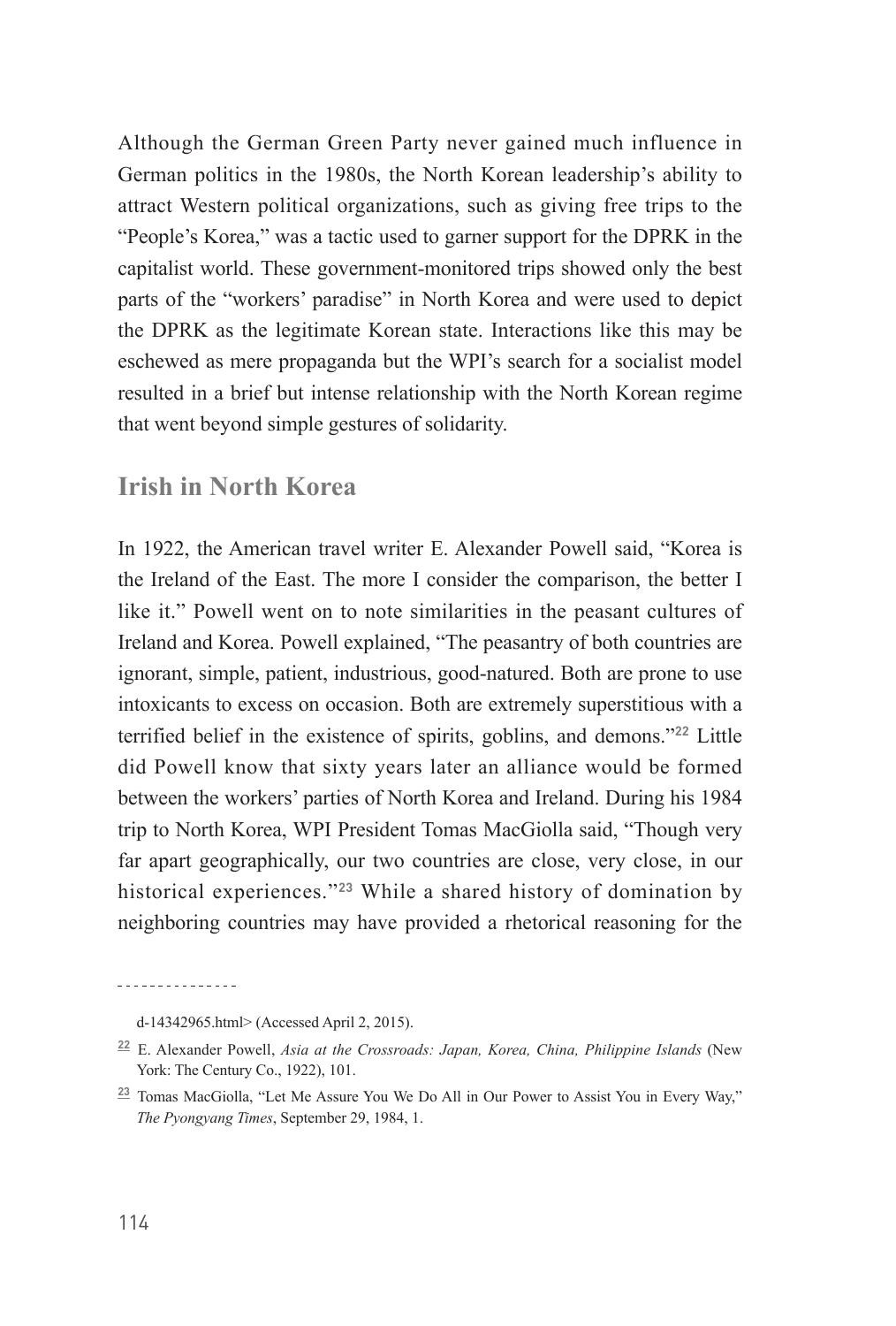establishment of an alliance between the KWP and WPI, the Irish radicals were most likely attracted to DPRK's status as a Third World socialist nation with a fervently anti-imperialist ideology.

Although the Irish Republican movement had been in contact with members of the North Korean government since 1976, the relationship took off in September 1983 when two members of the WPI, General Secretary Sean Garland and Director of International Affairs Sean O'Cionnaith, visited the DPRK.**<sup>24</sup>** After arriving in Pyongyang, Garland and O'Cionnaith met Kim Yong-nam, minister of foreign affairs. They then visited various schools, health care facilities, and factories throughout the country. The two men were particularly impressed by the port of Nampho and told the theoretical magazine of the WPI, *Workers' Life*, after their trip that "the standard of living is quite high and the shops are well stocked… the people are well dressed and there were no indications of the sort of poverty that we witness daily in this country [referring to Ireland]."**<sup>25</sup>** This message must have pleased the leadership in Pyongyang and reinforced their notion that the North Korean people have "nothing to envy" in the world due to the DPRK's supposedly benevolent socialist system.**<sup>26</sup>**

In North Korea, Garland and O'Cionnaith also voiced their displeasure that the 70th conference of the Inter-Parliamentary Union (IPU), an international organization of parliaments from independent states designed to promote peace and democracy, was going to be held in Seoul, South Korea. These two members of the WPI issued a statement in Pyongyang on September 22 announcing that the WPI would not attend this event and "that the decision of the IPU to hold its conference in Seoul of south Korea is an insult to and mockery of all people of the world who

<u>. . . . . . . . . . . . . . .</u>

**<sup>24</sup>** Hanley and Millar, *The Lost Revolution*, 462.

**<sup>25</sup>** *Workers' Life* (Feb. and Aug. 1984) cited in Hanley and Millar, *The Lost Revolution*, 462.

**<sup>26</sup>** The "Nothing to Envy" slogan became the title of a noteworthy book on North Korean defectors from the city of Chongjin. See Barbara Demick, *Nothing to Envy: Ordinary Lives in North Korea*  (New York: Spiegel & Grau, 2010).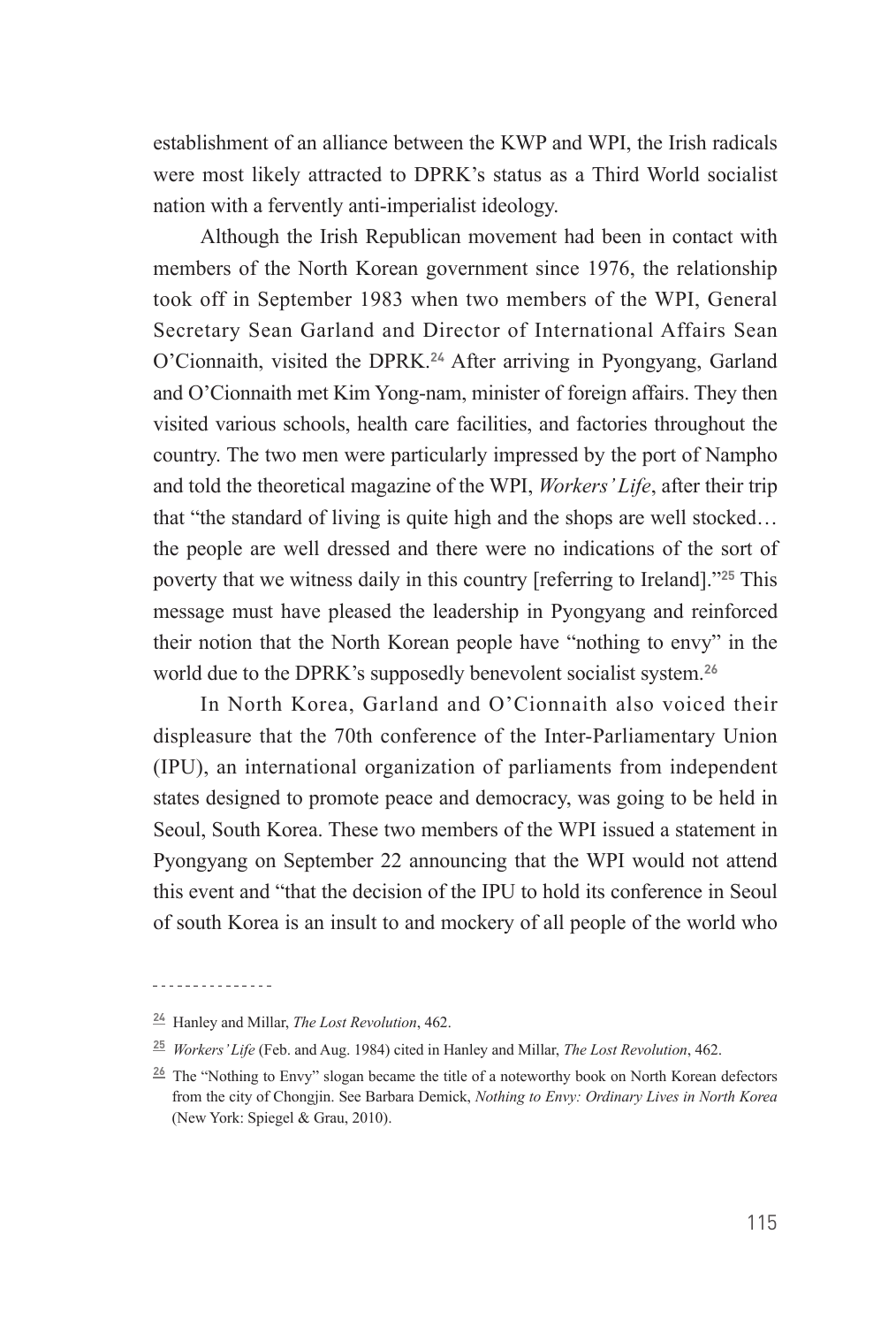aspire after human rights, democracy, and freedom." The statement by the WPI stated, "The present Seoul regime is a tool of the US imperialists for the execution of their colonial subjugation policy and is little different from the Pretoria regime of South Africa."**<sup>27</sup>** The WPI had adopted North Korea's line that the South Korean government was a lackey of the United **States**.

After returning from North Korea, Garland told Paddy Woodworth, who was a freelance journalist and a WPI member from 1974-1984, that he admired the health care and education system in the DPRK but that the personality cult was too excessive and wasteful.**<sup>28</sup>** Woodworth was going to write an article for the *Workers' Life* on the odd personality cult surrounding Kim Il Sung's regime but Garland reprimanded him. Garland said to him, "Ah come on now Paddy, I'm looking for support from these people."**<sup>29</sup>** Garland told Brian Hamley and Scott Millar in an interview that they "weren't under illusions" about the reality of life in the DPRK. However, they sympathized with the situation of a small, isolated country that was also divided and "were trying to do what they could themselves." However, Garland grew frustrated with the North Korean government's costly campaign to popularize Kim Il Sung abroad as a great communist theorist. For example, he told the North Koreans "that putting full-page ads into the *Irish Times* of Kim Il Sung's thoughts was a waste of money because nobody f------n' read them."**<sup>30</sup>**

During the late 1970s and early 1980s, the North Korean government placed full-page ads touting the exploits of Kim Il Sung and the success of the Juche ideology in many Western newspapers, such as the *Irish Times*, *New York Times*, *Washington Post*, and *Boston Globe*. **31**

**<sup>27</sup>** "Statement of Irish Workers' Party Delegation," *The Pyongyang Times*, October 1, 1983, 6.

**<sup>28</sup>** Author's Skype interview with Paddy Wordworth (February 14, 2015).

**<sup>29</sup>** Hamley and Millar, *The Lost Revolution*, 462-463.

**<sup>30</sup>** Ibid., 462.

**<sup>31</sup>** Benjamin R. Young, "How North Korean Ads in Western Newspapers Backfired," *NK News,*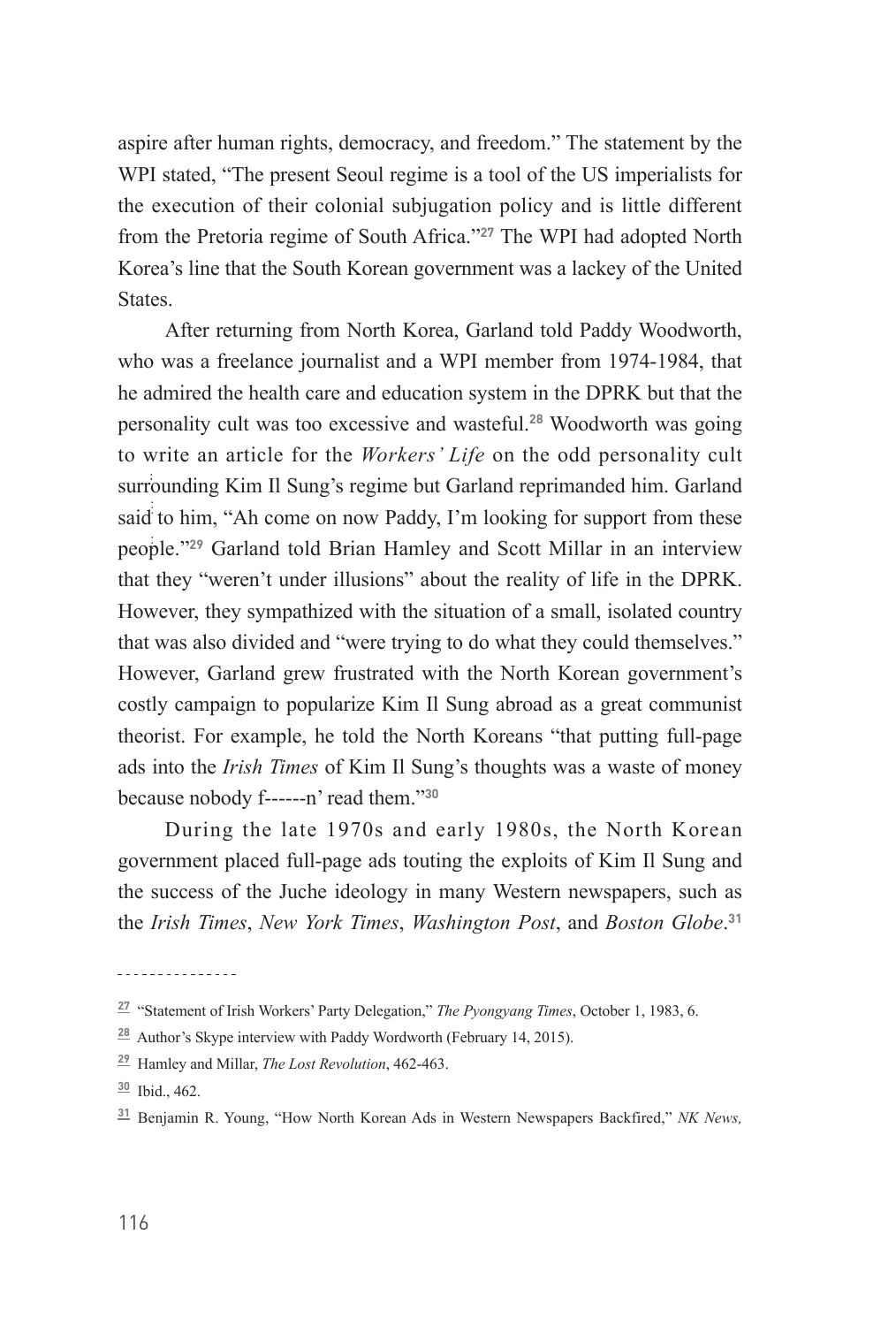Pyongyang paid exorbitant fees for these full-page ads, which were mainly seen as outlandish by Western readers. However, the North Koreans were very deliberate with the content of their ads in the *Irish Times*. For example, a February 22, 1979 full-page ad in the *Irish Times*  features a large portrait of Kim Il Sung and a report from the 30th anniversary celebration of the founding of the DPRK. The report, titled "Let us smash the two Koreas plot and peacefully reunify the country," endorses dialogue between North and South Korea and an end to the division on the Korean peninsula.**<sup>32</sup>** The placement of an ad promoting Korean reunification in an Irish newspaper is no coincidence. This was most likely an attempt by Pyongyang to sway the Irish public, who were also members of a divided nation, to support the DPRK's call for peaceful reunification. The WPI may have assisted the North Korean government with placement and payment for these ads in the *Irish Times*. However, the peak of WPI-KWP relations would not come until the mid-1980s.

The year 1984 was a busy year for WPI-KWP relations as the North Korean ambassador to Denmark, who had arranged Garland and O'Cionnaith's 1983 trip to the DPRK, visited Ireland in June and met with several Irish businessmen and representatives from semi-state enterprises.**<sup>33</sup>** In late September, WPI President Tomas MacGiolla, Vice President Seamus Lynch, and Garland were invited to North Korea. In Pyongyang, they had a luncheon with Kim Il Sung, the supreme leader of North Korea, and Hwang Jang Yop, the North Korean intellectual who designed the Juche ideology. In a speech during the luncheon, Kim highlighted that "both the Korean people and the Irish people have a bitter past when they were oppressed and maltreated under the colonial rule of the imperialists."

<u>\_\_\_\_\_\_\_\_\_\_\_\_\_\_\_</u>

September 27, 2013, <http://www.nknews.org/2013/09/how-north-koreans-ads-in-westernnewspapers-backfired/> (Accessed April 12, 2015).

**<sup>32</sup>** Kim Il Sung, "Let us smash the two Koreas plot and peacefully reunify the country," *Irish Times*, February 22, 1979.

**<sup>33</sup>** Hamley and Millar, *The Lost Revolution*, 463.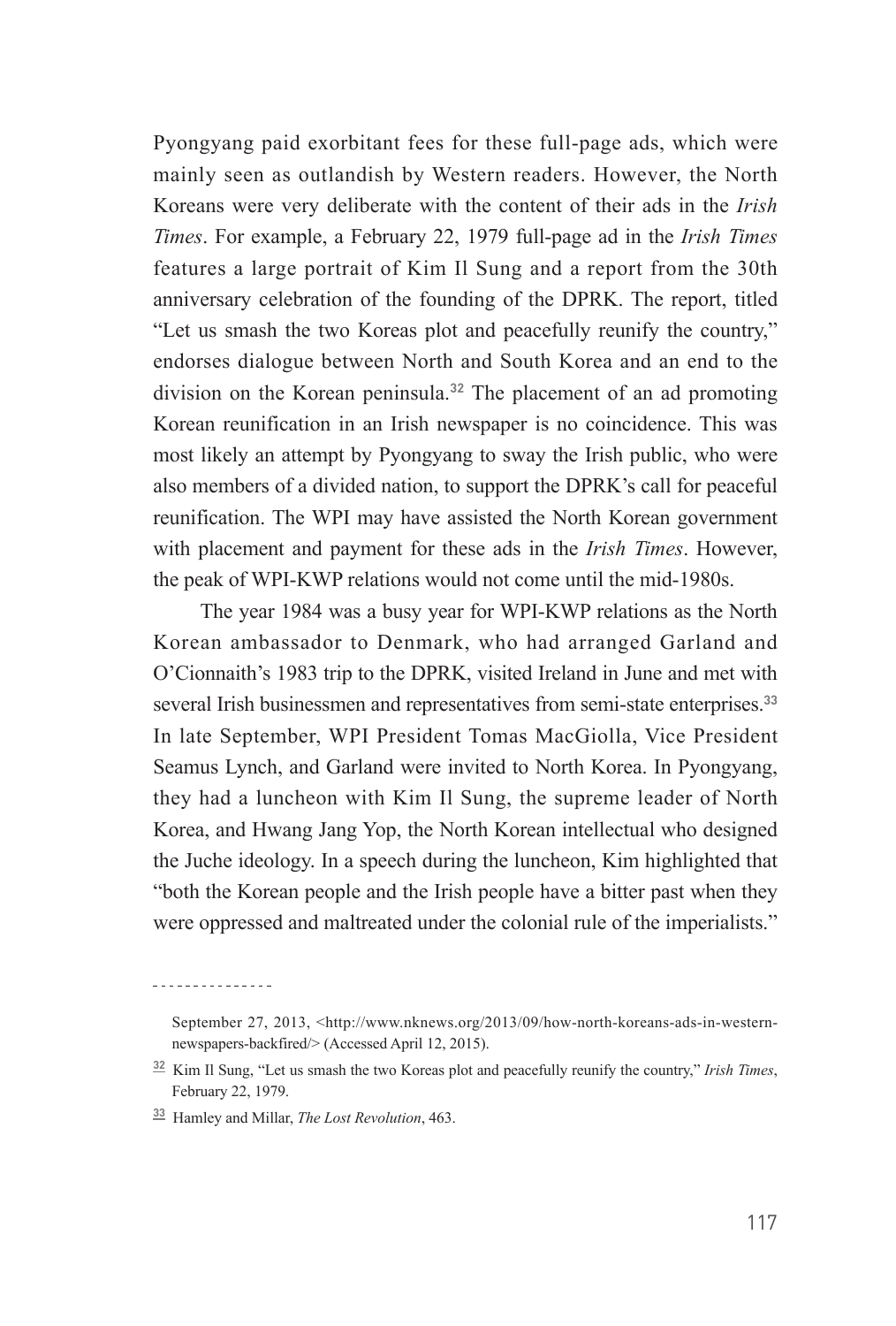Kim continued, "Active in these similar socio-historic conditions, our two parties have energetically struggled for the national and social emancipation of their peoples under the banner of independence, sovereignty, and socialism."**<sup>34</sup>** MacGiolla also gave a speech echoing many of the same points articulated by Kim Il Sung. MacGiolla stated, "Our enemy is the same: Imperial Capitalism. In your case it was first Japanese imperialism then the imperialism of the United States, in our case it was British imperialism which is now the puppet and client state of the U.S. imperialists just as Japan is today."**<sup>35</sup>** However, the KWP-WPI alliance was not solely based upon a recollection of similarities between Korean and Irish history. The two sides both supported revolutionary socialism and nuclear disarmament.

The luncheon speeches by Kim Il Sung and MacGiolla illuminate the ways in which each party saw the other. Both imagined the other as partners in the nuclear-free, Non-Aligned Movement. MacGiolla said, "We are convinced that the best interests of the Irish people would be served by joining the Non-Aligned Movement and working with your country in this organization to secure peace and justice for humanity."**<sup>36</sup>** Kim Il Sung and MacGiolla tried to position their respective countries as members of a new anti-imperialist international order composed of small postcolonial states united around the key concept of self-reliance. Both imagined themselves as champions of sovereignty and in conflict with liberal capitalist hegemony. During his luncheon speech, MacGiolla said, "We have in Gaelic as I'm sure you have in Korean, many phrases and sayings about people's struggles. One which comes to mind and I think very applicable to our parties and peoples, 'Ar troid, bhur troid, Bhur

<u>. . . . . . . . . . . . . . .</u>

**<sup>34</sup>** Kim Il Sung, "I Wish Your Party Success In Its Cause of Building a New Ireland," *The Pyongyang Times*, September 29, 1984, 1.

**<sup>35</sup>** MacGiolla, "Let me Assure You We Do All in Our Power to Assist You in Every Way," *The Pyongyang Times*, September 29, 1984, 1.

**<sup>36</sup>** Ibid.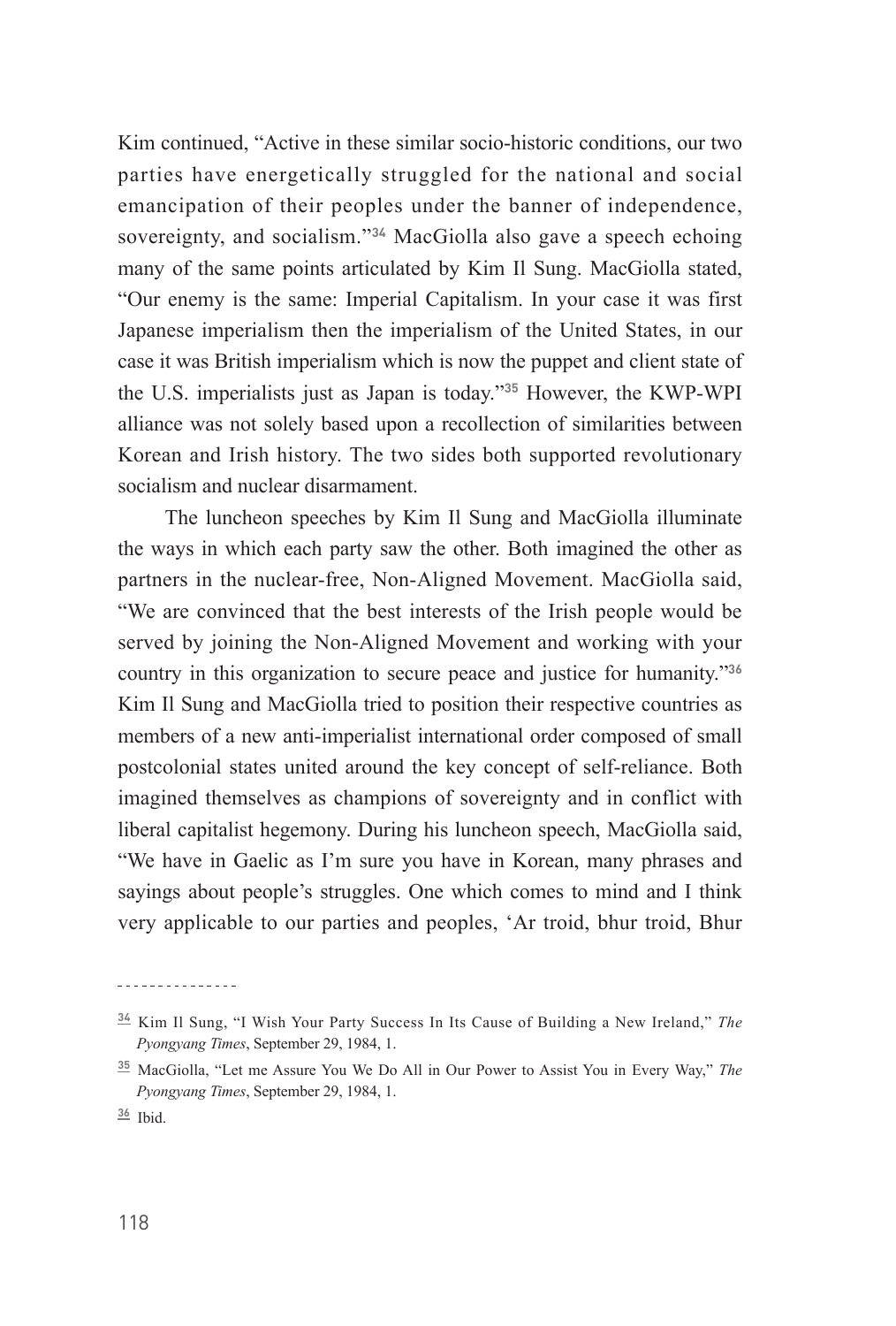troid, ar troid.' Translated this means, 'Our fight is your fight, Your fight is our fight.'"**<sup>37</sup>**

 MacGiolla hoped to implement a self-sufficient economic system in Ireland, like the one championed in North Korea. He lamented, "In the Irish Republic, which is independent and free from occupation, we have not achieved social, economic, or cultural freedom. We have a capitalist economy which is dominated by American monopoly capital."**<sup>38</sup>** By identifying that the Irish Republic was free from traditional colonialism but stuck in a new form of colonialism, liberal capitalism, MacGiolla is looking to North Korea for an alternative economic system based on localism rather than globalism.

Provisional Irish republican and Sinn Féin political party member Gerry MacLochlainn, who previously spent two years and eight months in a British prison for conspiracy to cause explosions, also saw admirable features in the North Korean system. While MacGiolla focused on the alternative economic system advocated by North Korea, MacLochlainn promoted the ideological output of North Korea, namely the Juche ideology and the concept of Chajusŏng (political independence). MacLochlainn gave a Spring 1985 seminar in London that connected the concepts of Juche and Chajusŏng to the situation of Ireland. MacLochlainn said that the Provisional movement of Irish republicanism had remained true to Chajusŏng since the movement upheld the dignity of the Irish nation and did not succumb to the influence of foreign powers. However, MacLochlainn said that the WPI had abandoned Chajusŏng since the party accepted a two state solution in Ireland and "were still trapped within flunkeyism." MacLochlainn questioned the party's commitment to self-reliance and national dignity. He said the WPI "stand as supporters of partition in our country, they stand clearly and unashamedly as supporters

**<sup>37</sup>** MacGiolla, "Let me Assure You We Do All in Our Power to Assist You in Every Way," *The Pyongyang Times*, September 29, 1984, 2.

**<sup>38</sup>** Ibid., 1.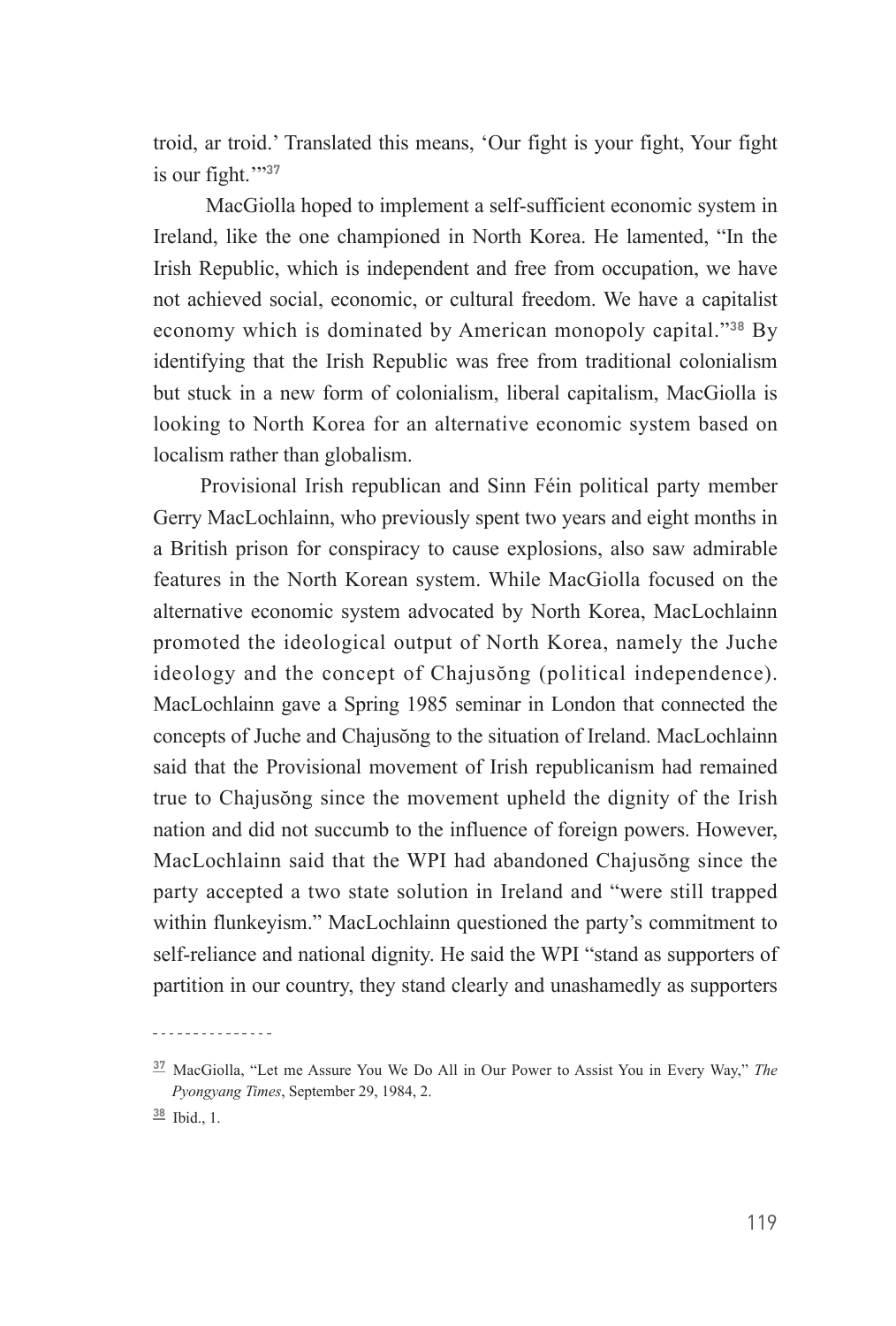of imperialism in Ireland."**<sup>39</sup>** MacLochlainn's engagement with North Korean ideology shows the ways in which the Provisional movement portrayed themselves as being closely aligned with the principles of Juche: self-reliance, self-dignity, and independence.

While Sinn Féin had fewer direct ties to North Korea than the WPI, the party still sent members to North Korea and offered messages of solidarity to their Korean allies. In 1986, Sinn Féin sent a letter to the North Korean government supporting their struggle for the reunification of the Korean peninsula under the rubric of the Confederal Republic of Koryo.**<sup>40</sup>** Sinn Féin President Gerry Adams visited the North Korean ambassador in Denmark, who had seemed to develop an affinity for the Irish, during an April 1987 speaking tour in Scandinavia. Adams and the ambassador celebrated the 75th birthday of the "Great Leader" Kim Il Sung together.**<sup>41</sup>** After the 1988 Seoul Olympic Games, the North Korean leadership wanted to outdo South Korea by hosting the World Festival of Youth and Students, a gathering of various international socialist movements and organizations, during the following year.**<sup>42</sup>** Sinn Féin sent a delegation of students to this event. According to a report in the Sinn Féin newspaper, *An Phoblacht/Republican News*, "While in Korea, the Sinn Féin members will have the opportunity of meeting with the youth wings of the government parties in most newly emerging countries of the

---------------

**<sup>39</sup>** Gerry MacLochlainn, *The Irish Republican and Juche Conception of National Self-Dignity are One and the Same: Paper presented to the Seminar on the Juche Idea* (London: Mosquito Press, 1985).

**<sup>40</sup>** "Sinn Féin Letter to Korea," *Ireland's War* (June 1986) cited in Liam O'Ruairc, "From Havana to Pyongyang: First in a series examining Sinn Féin's international links," *The Blanket* e-magazine (Winter 2002), <http://indiamond6.ulib.iupui.edu:81/pyongyang.html> (Accessed May 2, 2015).

**<sup>41</sup>** "Gerry Adams visits Scandinavia," *Ireland's War* (April 1987) cited in O'Ruairc, "From Havana to Pyongyang," *The Blanket*, <http://indiamond6.ulib.iupui.edu:81/pyongyang.html> (Accessed May 2, 2015).

**<sup>42</sup>** Sergey Radchenko, "Sport and Politics on the Korean Peninsula: North Korea and the 1988 Seoul Olympics," *Wilson Center- North Korea International Documentation Project* (NKIDP) e-Dossier no. 3 (December 2011), <https://www.wilsoncenter.org/publication/sport-and-politics-the-koreanpeninsula-north-korea-and-the-1988-seoul-olympics> (Accessed April 22, 2015).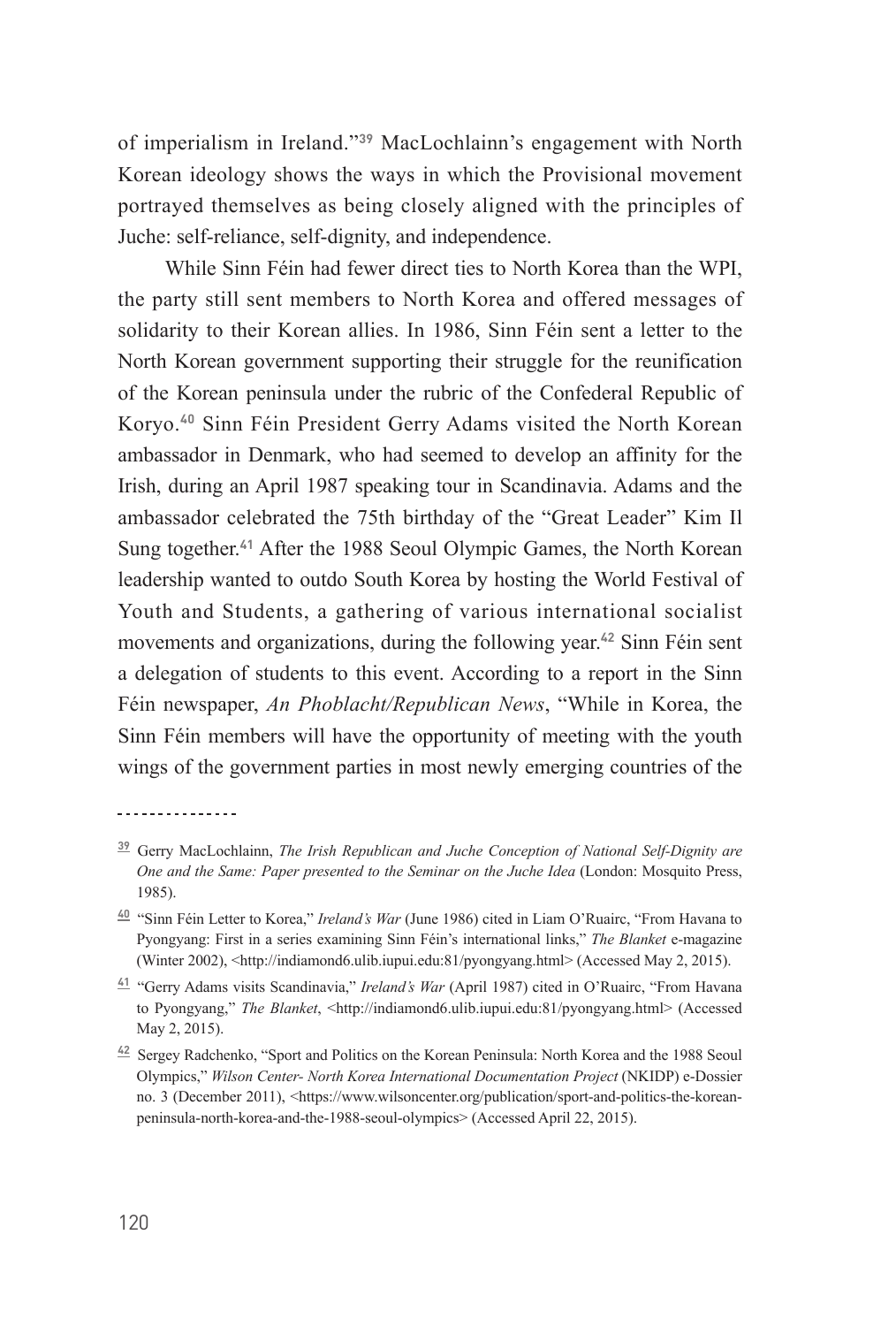Third World, with labor and socialist parties in Western Europe, the USA, Canada, Australia and New Zealand."**<sup>43</sup>** Influential members of Sinn Féin such as Gerry MacLochlainn, Sheena Campbell, and John Doyle may have also attended the 1989 youth festival in Pyongyang.**<sup>44</sup>** Due to the presence of delegations from many international political organizations at this event, the North Korean leadership attempted to present itself to the world as a legitimate and powerful government that has the ability to compete with a resurgent South Korea. However, North Korea's ubiquitous and wasteful personality cult dissuaded many Irish republicans from supporting the DPRK's position as the legitimate Korean government.

#### **Propaganda, Nuclear Politics, and Military Training**

Despite the Irish republican perception of North Korea as a fellow anticolonial revolutionary actor, many WPI members internally criticized the DPRK government as authoritarian and North Korean propaganda as laughable. According to Woodworth, no one in the WPI actually viewed life in North Korea as admirable. The Soviet Union was in fact more widely discussed amongst WPI members.**<sup>45</sup>** Former member of the WPI's International Affairs committee Colm Breathnach said that the WPI knew the North Korean propaganda "was a load of shit. And they'd laugh at it in private. I think where the ideological thing came in was, what they really bought into was the so-called anti-imperialist element, an element of 'look, whoever is really hostile to the Yanks must be on the side of the angels.'"**<sup>46</sup>** Breathnach explained that the North Koreans had sent them

**<sup>43</sup>** "Sinn Féin delegation at World Youth Festival," *An Phoblacht/Republican News,* June 29, 1989.

**<sup>44</sup>** In his brief article, O'Ruairc notes that MacLochlainn, Campbell, and Doyle attended the 1989 festival but I could not find this information in the *An Phoblacht/Republican News* article that he cited. See O'Ruairc, "From Havana to Pyongyang," *The Blanket*, <http://indiamond6.ulib.iupui. edu:81/pyongyang.html> (Accessed May 2, 2015).

**<sup>45</sup>** Author Skype interview with Paddy Wordworth (February 14, 2015).

**<sup>46</sup>** Colm Breathnach quoted in Tom Farrell, "Rocky Road to Pyongyang: DPRK-IRA Relations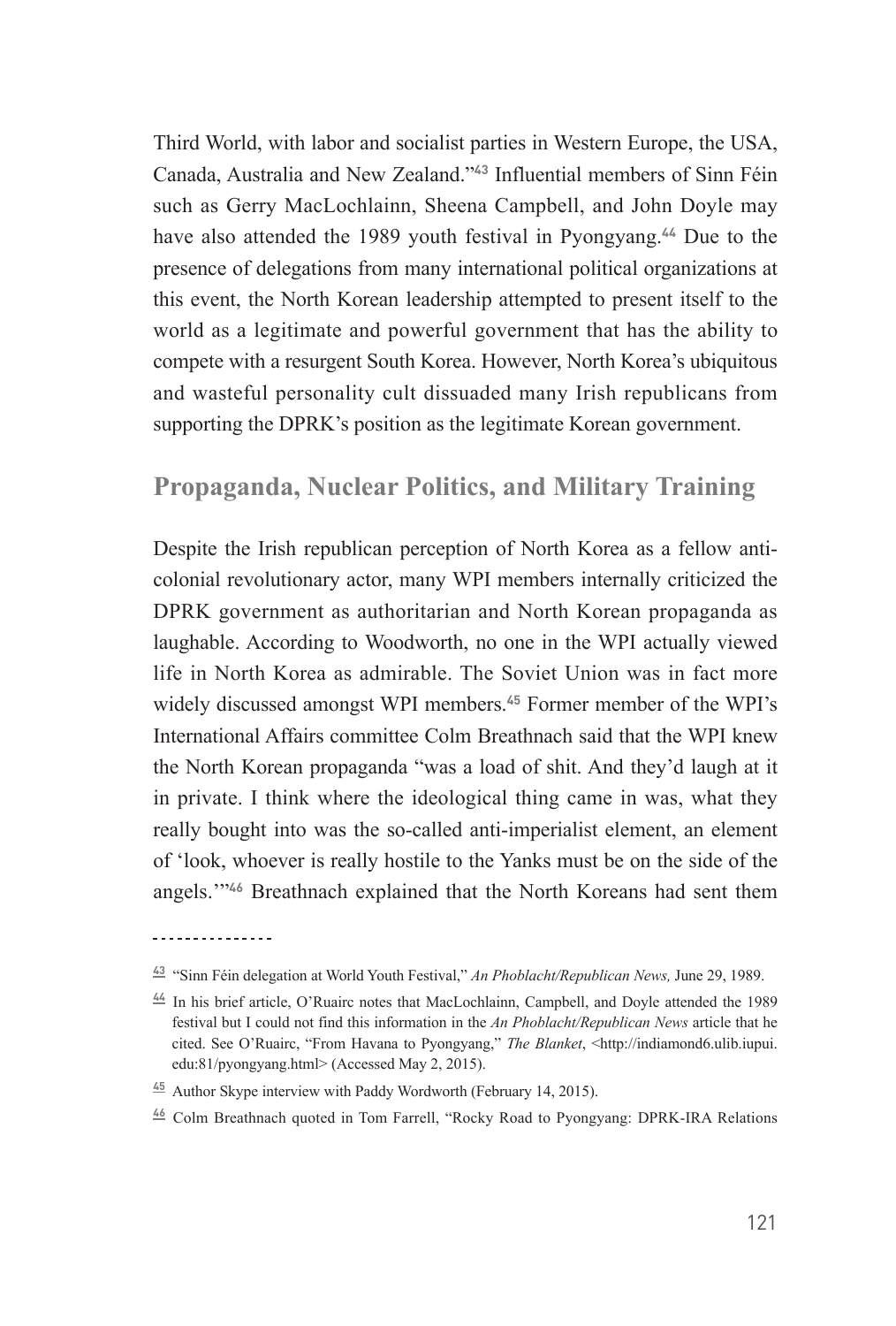propaganda books and "just for a laugh" Breathnach would occasionally read these North Korean publications. However, Breathnach notes that nobody else in the WPI read them and interactions with the North Koreans "were for more pragmatic reasons."**<sup>47</sup>** So what were these "pragmatic reasons?"

Woodworth notes that the WPI identified with the DPRK's opposition to nuclear weapons.**<sup>48</sup>** Today, the North Korean leadership boasts about its nuclear weapons program and ability to strike the U.S. mainland.**<sup>49</sup>** However, in the 1980s, the DPRK government's position on nuclear weapons was radically different as Pyongyang proposed a nuclear weapon free zone on the Korean peninsula. Due to the placement of American nuclear weapons in South Korea, the North Korean government held an international conference for denuclearization and peace on the Korean peninsula in 1986, which attracted delegations from over 80 non-aligned and communist nations.**<sup>50</sup>** Two members of the WPI, Sean Garland and Proinsias De Rossa, attended this conference. According to Woodworth, the WPI thought the U.S. was reckless and unpredictable with nuclear weapons and were "playing nuclear chess" in South Korea.**<sup>51</sup>** The General Secretary's Report from the 1987 WPI delegate conference explains, "The continued United States occupation and domination of South Korea is

<u>. . . . . . . . . . . . . . .</u>

in the 1980s," *NK News,* May 17, 2013, <http://www.nknews.org/2013/05/the-rocky-road-topyongyang-dprk-ira-relations-in-the-1980s/> (Accessed January 15, 2015).

**<sup>47</sup>** Breathnach quoted in Farrell, "Rocky Road to Pyongyang, <http://www.nknews.org/2013/05/therocky-road-to-pyongyang-dprk-ira-relations-in-the-1980s/> (Accessed January 15, 2015).

**<sup>48</sup>** Author's Skype interview with Paddy Wordworth (February 14, 2015).

**<sup>49</sup>** James Pearson, "North Korean Photo Reveals 'U.S. Mainland Strike Plan,'" *NK News,* March 29, 2013, <http://www.nknews.org/2013/03/breaking-north-korean-photo-reveals-u-s-mainlandstrike-plan/> (Accessed April 17, 2015).

**<sup>50</sup>** Rodney Katz, "Nuclear Weapon Free Zone Proposals: Strategic Implications for the United States," *A Report Prepared under an Interagency Agreement by the Federal Research Division, Library of Congress* (November 1986), 7.

**<sup>51</sup>** Author's Skype interview with Paddy Wordworth (February 14, 2015).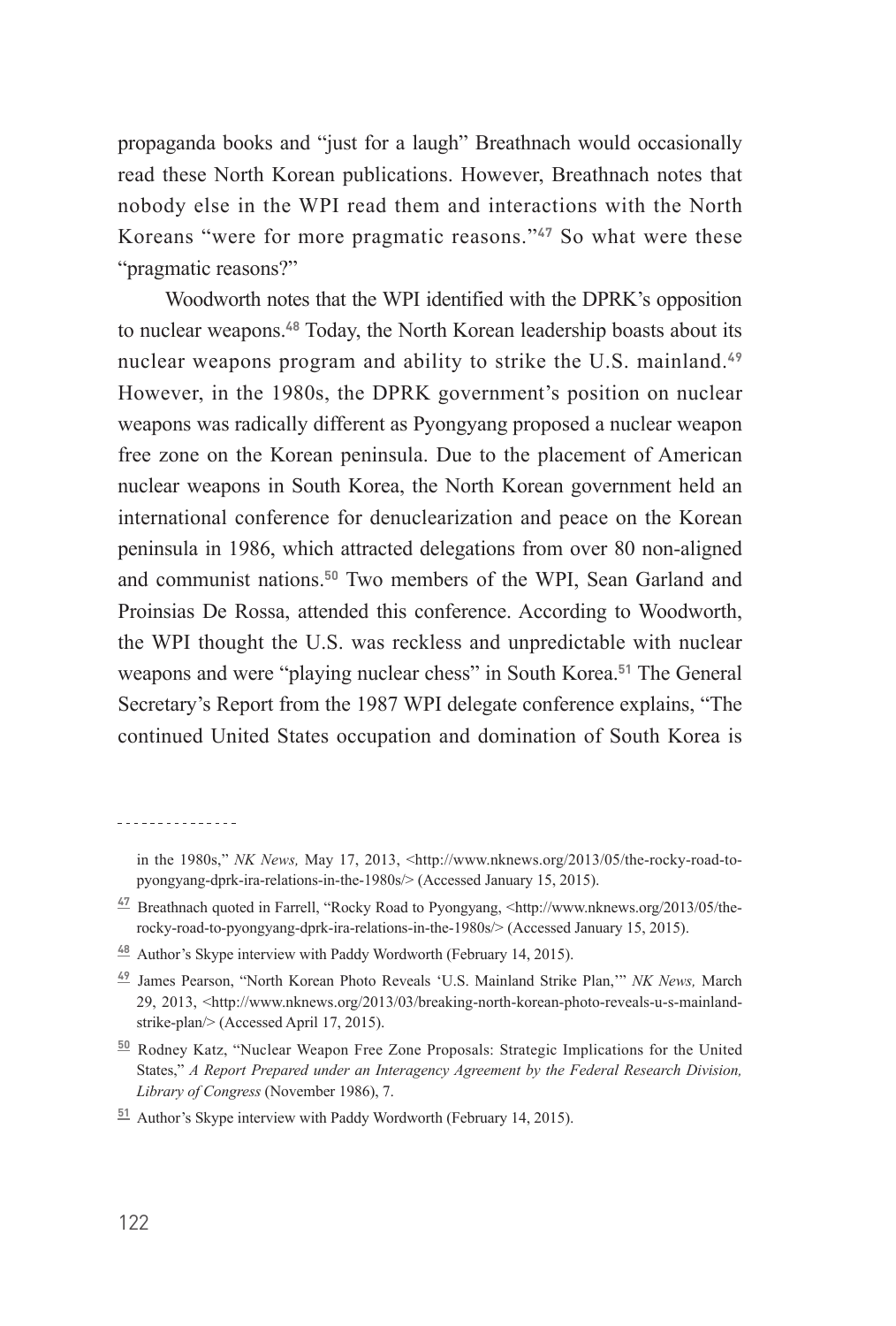another flashpoint for possible world war."**<sup>52</sup>** In 1988, the party conference's General Secretary Report reiterated, "The continued US domination of South Korea, the presence of over 40,000 US troops with thousands of so-called tactical nuclear weapons, makes the Korean peninsula a major flashpoint in the world."**<sup>53</sup>** Meanwhile, the WPI did not believe the Soviets would ever use nuclear weapons due to their experiences during World War II and the massive loss of Soviet lives during that conflict.**<sup>54</sup>** Behind the scenes, North Korean scientists and engineers were busy building the regime's own nuclear program in the 1980s.**<sup>55</sup>** However, the North Korean leadership's superficial commitment to nuclear disarmament earned praise from Western radicals, such as the WPI.

Despite agreeing with North Korea's stance towards nuclear disarmament, De Rossa came back from this conference unenthusiastic about life in North Korea.**<sup>56</sup>** He said it was "a completely unreal society and unreal situation, where people were basically treated as children not as adults at all."**<sup>57</sup>** However, he saw the WPI-Korean Workers' Party relationship as a necessary part of the broader friendship between the

- **<sup>54</sup>** Author's Skype interview with Paddy Wordworth (February 14, 2015).
- **<sup>55</sup>** The DPRK sought assistance from the USSR in 1985 to build a nuclear power plant. See "Report, Embassy of Hungary in North Korea to the Hungarian Foreign Ministry," *NKIDP* Digital Archive (March 9, 1985), <http://digitalarchive.wilsoncenter.org/document/110142> (Accessed March 25, 2015).
- **<sup>56</sup>** According to a report from the U.S. government, the nuclear disarmament conference in Pyongyang "concluded with the signing of a declaration which condemned the U.S. military presence in South Korea and attempted to present Pyongyang as the more peace-oriented of the two Koreas." See Katz, "Nuclear Weapon Free Zone Proposals," 7.

**<sup>52</sup>** Workers' Party of Ireland, "Ard Fheis Annual Delegate Conference - 1987 : General Secretary's Report" (1987). *Materials.* Paper 24. <http://arrow.dit.ie/workerpmat/24> (Accessed February 17, 2015).

**<sup>53</sup>** Workers' Party of Ireland, "General Secretary's Report to the Workers' Party Ard Fheis, Annual Delegate Conference 1988" (1988). *Materials*. Paper 14. <http://arrow.dit.ie/workerpmat/14> (Accessed February 17, 2015).

**<sup>57</sup>** Hamley and Millar, *The Lost Revolution*, 483.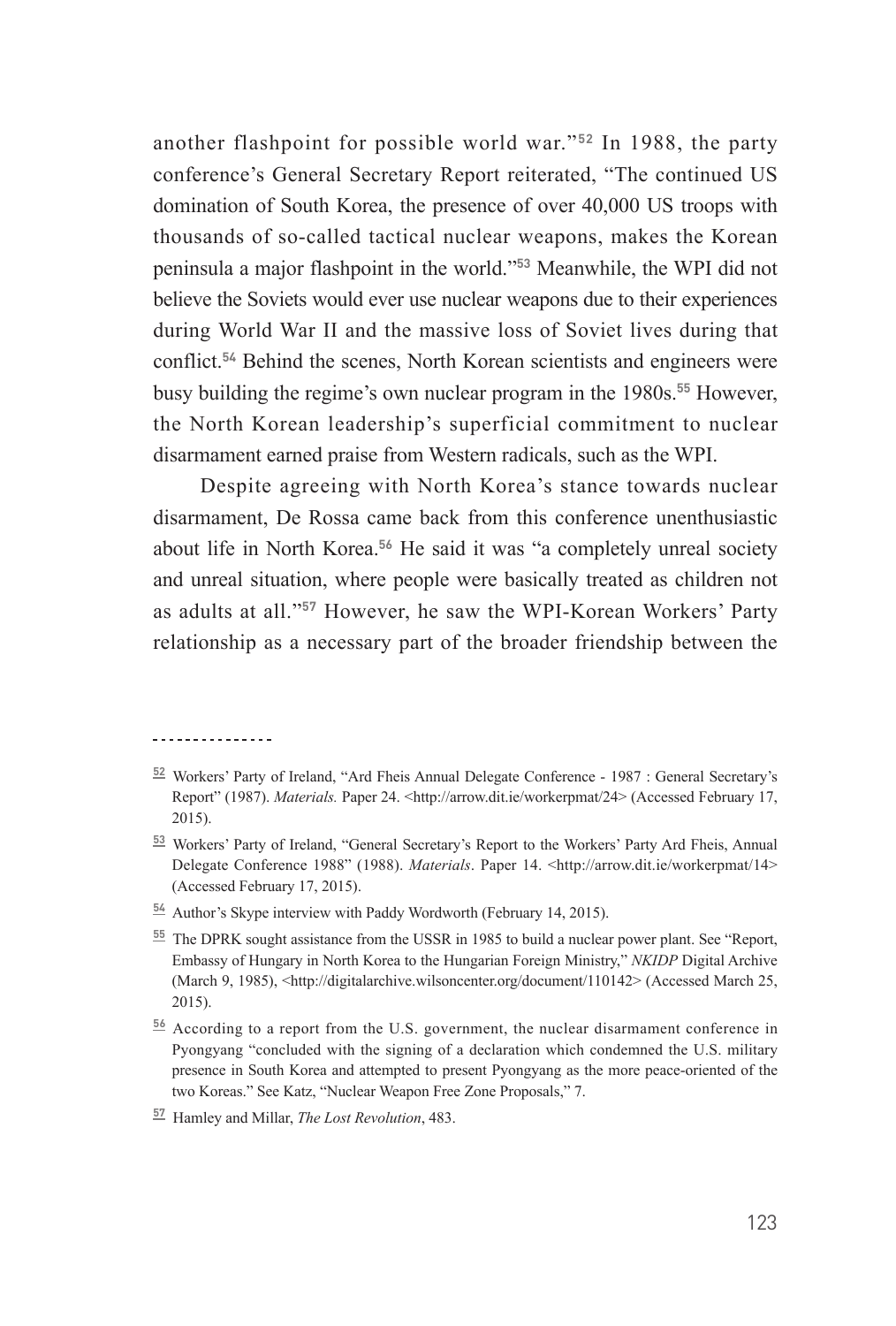Soviet Communist Party and the WPI.**<sup>58</sup>** In 1997, De Rossa appeared in the Irish High Court suing the *Sunday Independent* newspaper for libel. The cross-examiner for the *Sunday Independent* brought up De Rossa's recent history with the WPI and noted that party had established relations with authoritarian regimes like North Korea, which "was hardly in reform mode" and had "an appalling oppressive party." De Rossa agreed that the KWP was an oppressive party but it was not beneficial to isolate entire nations.**<sup>59</sup>**

While the WPI were sympathetic with the KWP's calls for nuclear disarmament on the Korean peninsula, a more practical reason for the WPI's close relations with Kim Il Sung's regime was the training offered by the DPRK's military. In October 1988, six members of the WPI's paramilitary branch, which was cryptically referred to as "Group B" in a key WPI document, flew from Ireland to Pyongyang via Moscow. In a military training camp 30 miles north of Pyongyang, the six Group B members were taught kidnapping techniques, explosives detonation, Korean martial arts, and learned that the best way to kill a man was to "stab a man in the back of the neck, and then twist, cutting into the cerebral cortex."**<sup>60</sup>** For two months, these six Irishmen woke up at 6 a.m. every morning for fitness training. The training in North Korea ended when two of the Irishmen got in a fight. British journalist John Sweeney interviewed one of the six Group B members who trained in North Korea. According to this anonymous Group B member, "It was the worst place I ever went to. The poor bastards believe they are living in Utopia."**<sup>61</sup>**

While many WPI members later criticized the dystopian nature of

**<sup>58</sup>** Ibid.

**<sup>59</sup>** Christine Newman, "Cross Examination Frustrates De Rossa," *The Irish Times*, March 1, 1997, <http://www.irishtimes.com/news/cross-examination-frustrates-de-rossa-1.47786> (Accessed February 3, 2015).

**<sup>60</sup>** John Sweeney, *North Korea Undercover: Inside the World's Most Secret State* (London: Transworld Publishers, 2013), 206.

**<sup>61</sup>** Sweeney, *North Korea Undercover*, 209.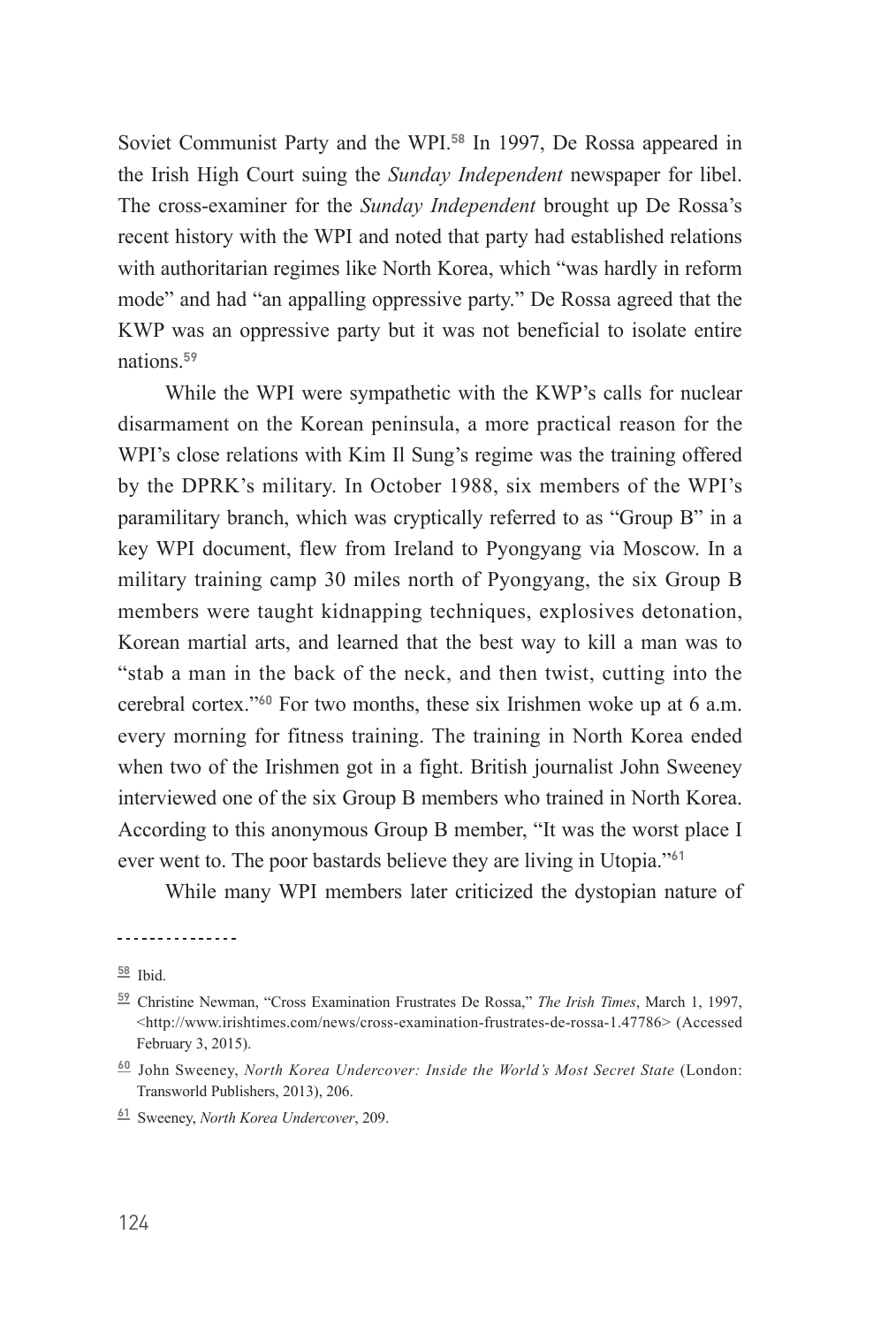North Korean society, Breathnach explains that he had "never heard anyone, including De Rossa, say anything about these things until 1989- 1990 when the WPI began to unravel anyway. [Breathnach] heard people laughing at it as if, 'Oh ho ho, those f-----n North Koreans' kind of thing. But [he] never heard any kind of critique."**<sup>62</sup>** In the 1980s, most WPI members viewed North Korea as an isolated socialist nation with a dictatorial leadership that limits the freedoms of its people. On the other hand, they were also fond of North Korea's anti-imperialist platform and sympathized with its calls for nuclear disarmament. In 1990, Breathnach proposed that the WPI sever ties with this "one-family dynastic state," which he described as "Orwellian."**<sup>63</sup>** However, Garland and a few of the top officials in the party dismissed Breathnach's proposal and continued their dealings with the North Korean government.

#### **Conclusion**

At the party conference in 1988, the WPI declared, "Our efforts to assist the Korean people in their struggle are on a number of fronts, cultural and political. As with so many areas of our activity, the need to combat the distortion and lies peddled about the Korean struggle is one of the most important."**<sup>64</sup>** However, the WPI-KWP relationship may have went beyond the cultural and political fronts as Sean Garland, the driving force behind the WPI-KWP relationship, may have been helping the North Korean government disseminate high quality counterfeit U.S. dollars, known as "supernotes," in Great Britain and Eastern Europe. At the 2005

 $\frac{62}{2}$  Breathnach quoted in Farrell, "Rocky Road to Pyongyang," <http://www.nknews.org/2013/05/ the-rocky-road-to-pyongyang-dprk-ira-relations-in-the-1980s/> (Accessed January 15, 2015).

**<sup>63</sup>** Hamley and Millar, *The Lost Revolution*, 564.

**<sup>64</sup>** Workers' Party of Ireland, "General Secretary's Report to the Workers' Party Ard Fheis, Annual Delegate Conference 1988" (1988). *Materials*. Paper 14. <http://arrow.dit.ie/workerpmat/14> (Accessed February 17, 2015).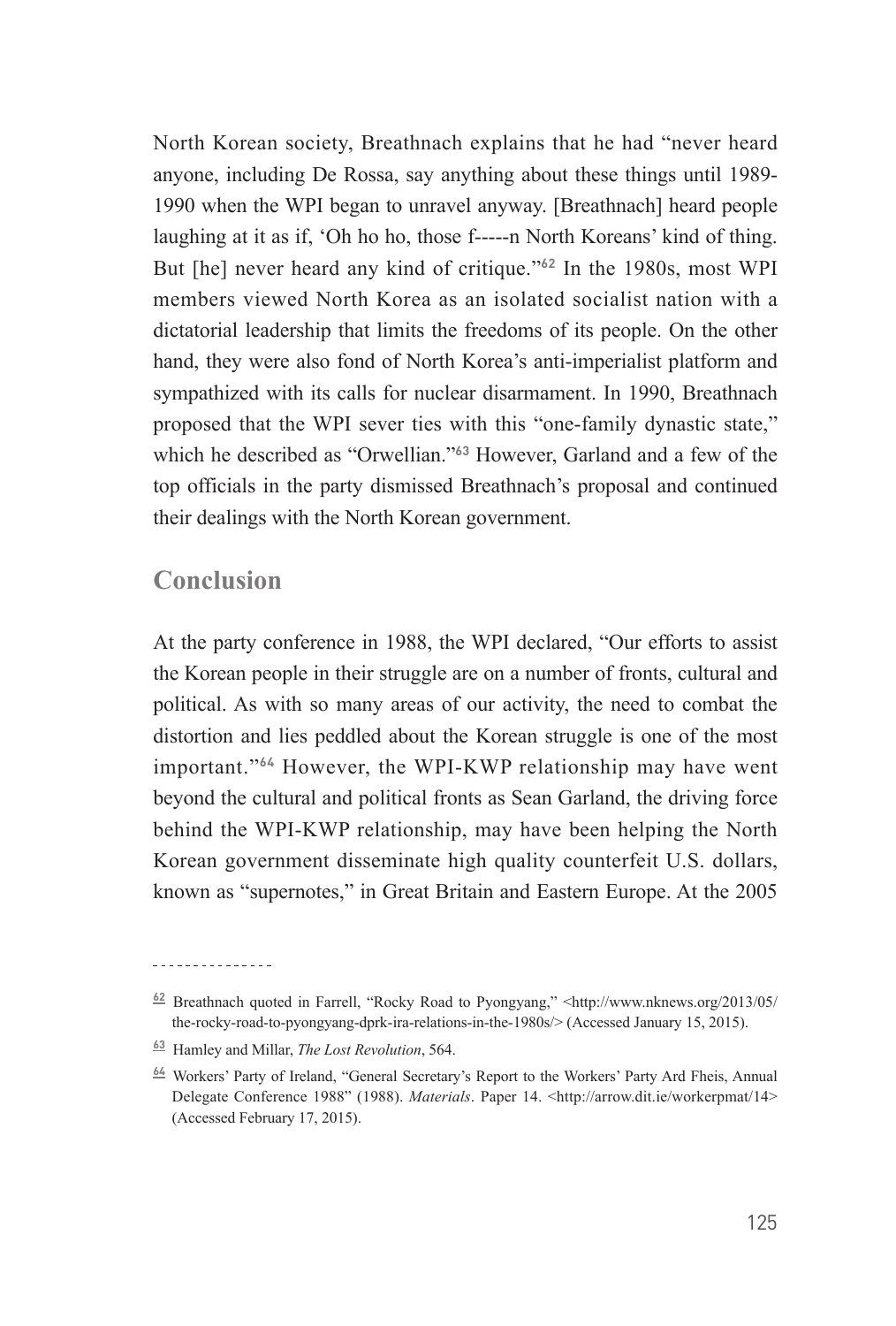WPI conference in Belfast, Garland was arrested on charges that he had aided in the distribution of one million dollars' worth of North Koreanmade supernotes, which were meant to undermine and disrupt the economy of the United States.**<sup>65</sup>** Garland was later released on bail but U.S. authorities continued to try to extradite Garland. In 2011, the Irish High Court finally dismissed the U.S. application to extradite Garland.**<sup>66</sup>**

As the Soviet system crumbled from within and the WPI reassessed their commitment to Marxism-Leninism in the early 1990s, "the Korean struggle" was no longer seen as critically important by the WPI's international affairs committee. According to former WPI member Martin Lynch, "It was clear that, at the time, knowledge of relations with North Korea was kept to a handful of people at the very top."**<sup>67</sup>** Tony Heffernan, the former press officer for the WPI, recollects that the topic of North Korea was not a priority for WPI members in the parliament.**<sup>68</sup>** North Korea clearly did not become the Marxian model for most members of the WPI. However, the North Koreans were able to get the WPI on board with their calls for Korean reunification and the denuclearization of the Korean peninsula. Despite its "Orwellian" society, North Korea represented certain values that attracted the WPI: self-reliance, anti-imperialism, and Third World socialism. North Korea's relations with non-state actors, such as the WPI, open a new way of viewing the Kim family state. While isolated by nations of the so-called "Free World," the North Korean

<u> - - - - - - - - - - - - - -</u>

**<sup>65</sup>** "Leader of Irish Workers' Party and Official Irish Republican Army Arrested in United Kingdom on U.S. Indictment Charging Trafficking in Counterfeit United States Currency," *U.S. Department of Justice Press Release* (October 8, 2005) <https://web.archive.org/web/20051014220354/http:// www.justice.gov/usao/dc/Press\_Releases/2005\_Archives/Oct\_2005/05370.html> (Accessed March 12, 2015); "US Says North Korea Forged Dollars," *BBC News* (October 13, 2005), <http:// news.bbc.co.uk/2/hi/asia-pacific/4337610.stm> (Accessed April 4, 2015).

**<sup>66</sup>** "Garland 'delighted' as extradition to US denied," *Irish Independent* (December 22, 2011), <http://www.independent.ie/irish-news/courts/garland-delighted-as-extradition-to-usdenied-26804527.html> (Accessed May 16, 2015).

**<sup>67</sup>** Author's communication with Martin Lynch (February 17, 2015).

**<sup>68</sup>** Author's communication with Tony Heffernan (February 25, 2015).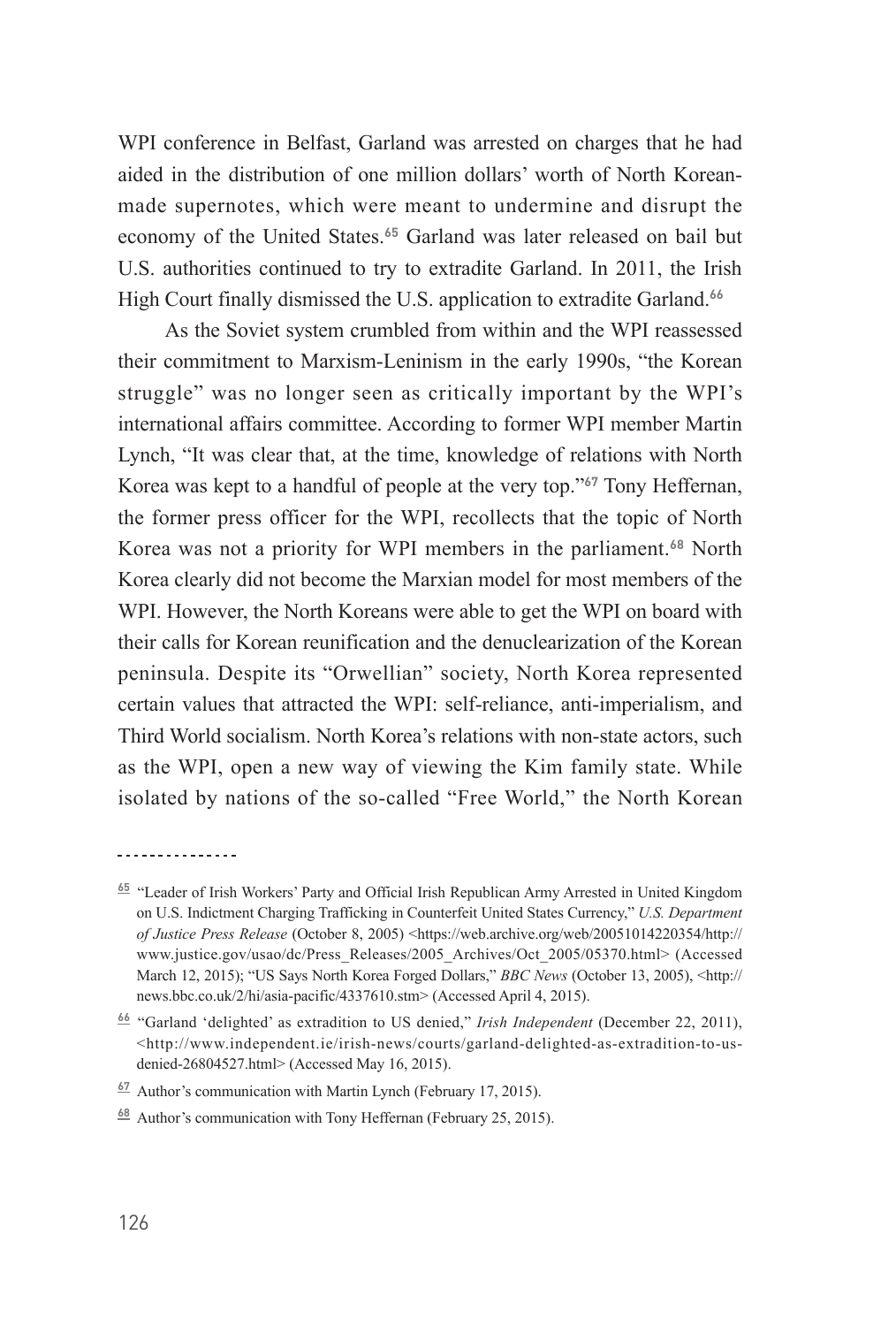leadership devoted a significant amount of financial resources to influencing First World radical movements, like Irish Republicanism. While the DPRK leadership's global publicity campaign ultimately failed, it contests the label of the DPRK as a "hermit kingdom." The Cold War was a competition between heavyweights, chiefly the United States, the Soviet Union, and China, but the radical ideological orientation of a small power such as North Korea allowed it to punch above its weight class in the international order and confront hegemonic powers. Although the Kim family's personality cult later left many Western supporters disenchanted with the DPRK's version of socialism, the radical politics of Pyongyang initially appealed to non-aligned political movements, such as Irish republicanism.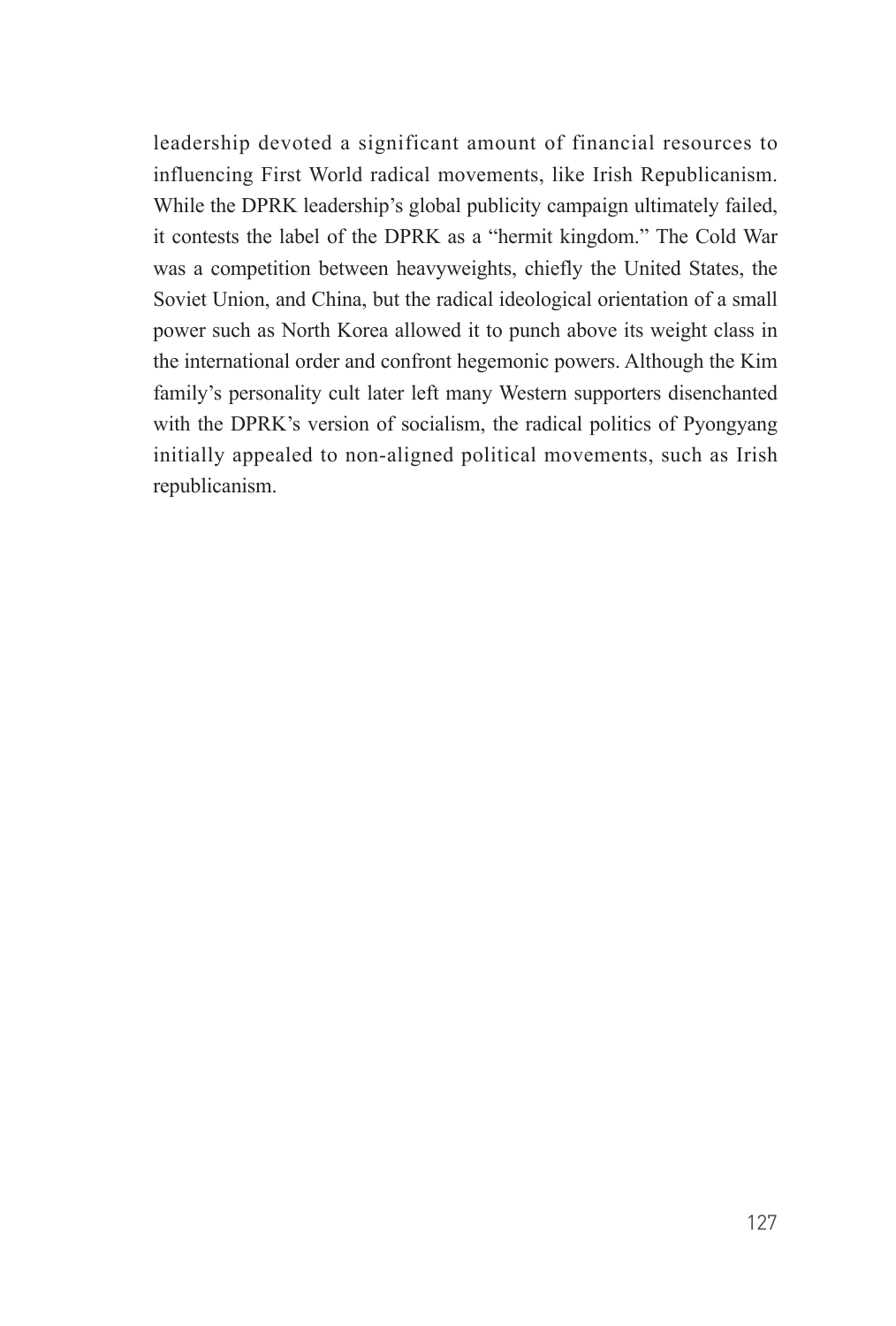#### **BIBLIOGRAPHY**

- Armstrong, Charles. *Tyranny of the Weak: North Korea and the World, 1950-1992*. Ithaca, NY: Cornell University Press, 2013.
- Bermudez, Joseph. *Terrorism: The North Korean Connection*. New York: Taylor & Francis, 1990.
- Buzo, Adrian. *The Guerilla Dynasty: Politics and Leadership in North Korea*. Boulder, CO: Westview Press, 1999.
- Demick, Barbara. *Nothing to Envy: Ordinary Lives in North Korea*. New York: Spiegel & Grau, 2010.
- Elbaum, Max. *Revolution in the Air: Sixties Radicals Turn to Lenin, Mao, and Che*. London: Verso, 2002.
- Farrell, Tom. "Rocky Road to Pyongyang: DPRK-IRA Relations in the 1980s." *NK News,* May 17, 2013, <http://www.nknews.org/2013/05/the-rocky-road-topyongyang-dprk-ira-relations-in-the-1980s/>.
- Frampton, Martyn. "Squaring the Circle: The Foreign Policy of Sinn Féin, 1983- 1989." *Irish Political Studies* 19, no. 2 (2004): 43-63.
- Frank, Rudiger. *Nordkorea. Innenansichten eines totalen Staates*. Berlin: Deutsche Verlags-Anstalt, 2014.
- Gauthier, Brandon. "The American-Korean Friendship and Information Center and North Korean Public Diplomacy, 1971-1976." *Yonsei Journal of International Studies* 6, no. 1 (Spring/Summer 2014): 151-162.
- Hanley, Brian and Scott Millar. *The Lost Revolution: The Story of the Official IRA and the Workers' Party*. Dublin: Penguin Ireland, 2009.
- Katz, Rodney. "Nuclear Weapon Free Zone Proposals: Strategic Implications for the United States." *A Report Prepared under an Interagency Agreement by the Federal Research Division, Library of Congress*. November, 1986.
- Lee, Namhee. *The Making of Minjung: Democracy and Politics of Representation in South Korea*. Ithaca: Cornell University Press, 2007.
- MacLochlainn, Gerry. *The Irish Republican and Juche Conception of National Self-Dignity are One and the Same: Paper presented to the Seminar on the Juche Idea*. London: Mosquito Press, 1985.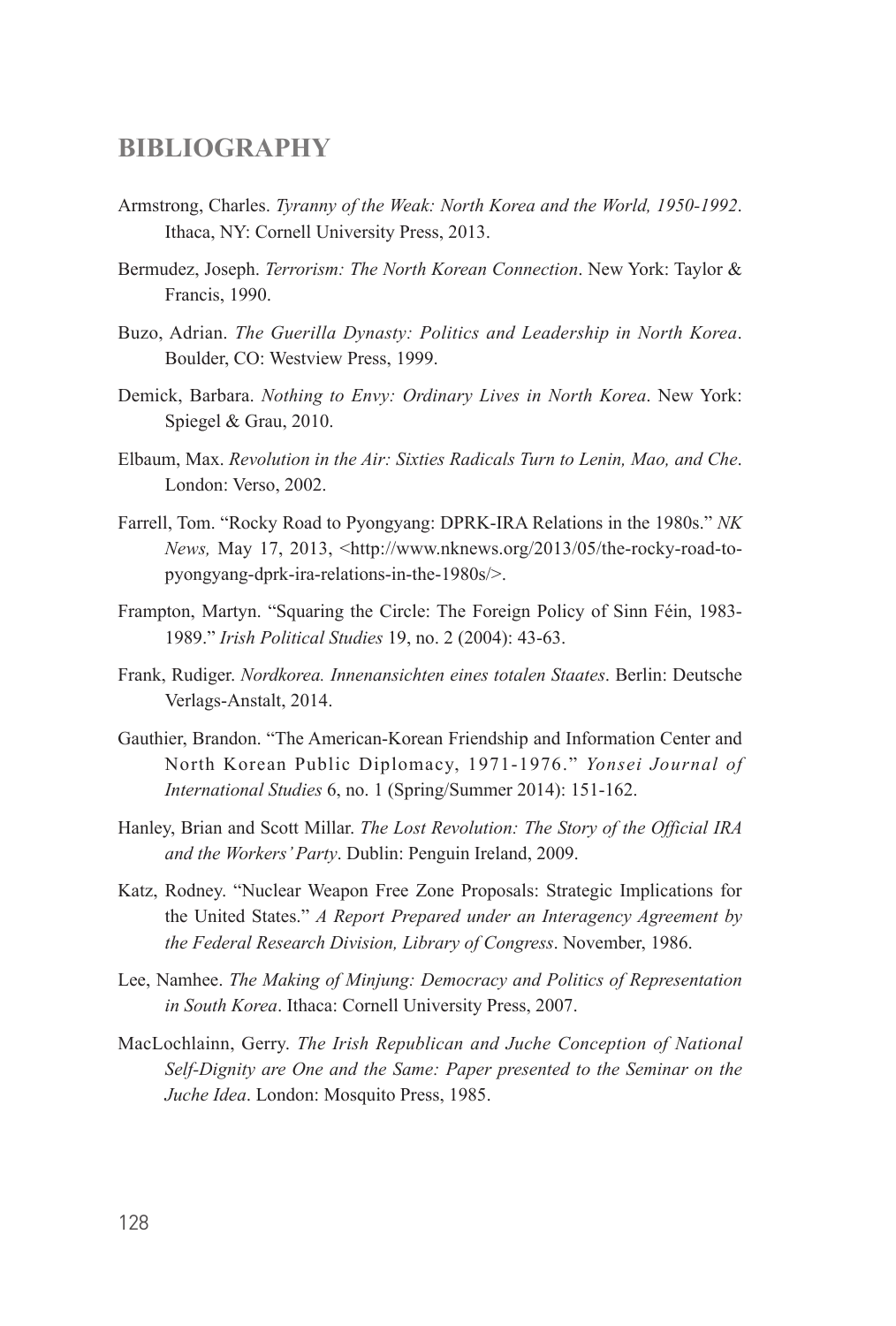- Martin, Bradley K. *Under the Loving Care of the Fatherly Leader*. New York: Thomas Dunne Books, 2004.
- McKittrick, David and David McVea. *Making Sense of the Troubles: The Story of the Conflict in Northern Ireland*. Chicago: New Amsterdam Books, 2002.
- Myers, B. R. *The Cleanest Race: How North Koreans See Themselves and Why It Matters*. Brooklyn, NY: Melville House, 2011.
- Newman, Christine. "Cross Examination Frustrates De Rossa." *The Irish Times*, March 1, 1997, <http://www.irishtimes.com/news/cross-examinationfrustrates-de-rossa-1.47786>.
- O'Ruairc, Liam. "From Havana to Pyongyang: First in a series examining Sinn Féin's international links." *The Blanket* e-magazine (Winter 2002), <http:// indiamond6.ulib.iupui.edu:81/pyongyang.html>.
- Park, Joon-kyu. "U.N. and North Korea: The Origin of the Korean Question." *East Asian Review* 1, no. 3 (Autumn 1974): 238-266.
- Pearson, Hugh. *The Shadow of the Panther. Huey Newton and the Price of Black Power in America*. Reading: Addison-Wesley, 1994.
- Pearson, James. "North Korean Photo Reveals 'U.S. Mainland Strike Plan.'" *NK News* (March 29, 2013), <http://www.nknews.org/2013/03/breaking-northkorean-photo-reveals-u-s-mainland-strike-plan/>.
- Person, James F. Introduction to "New Evidence on North Korea in 1956." *Cold War International History Project Bulletin* 16 (Fall 2007/Winter 2008): 447- 454.
- Pfabigan, Alfred. *Schlaflos in Pjongjang*. Vienna: Brandstatter, 1986.
- Powell, E. Alexander. *Asia at the Crossroads: Japan, Korea, China, Philippine Islands*. New York: The Century Co., 1922.
- Radchenko, Sergey. "Sport and Politics on the Korean Peninsula: North Korea and the 1988 Seoul Olympics." *Wilson Center- North Korea International Documentation Project* (NKIDP) e-Dossier no. 3 (December 2011), <https:// www.wilsoncenter.org/publication/sport-and-politics-the-korean-peninsulanorth-korea-and-the-1988-seoul-olympics>.
- Rinser, Luise. *Nordkoreanisches Reisetagebuch*. Frankfurt: Fischer, 1986.
- Roehrig, Terence. "North Korea and the U.S. State Sponsor of Terrorism List."